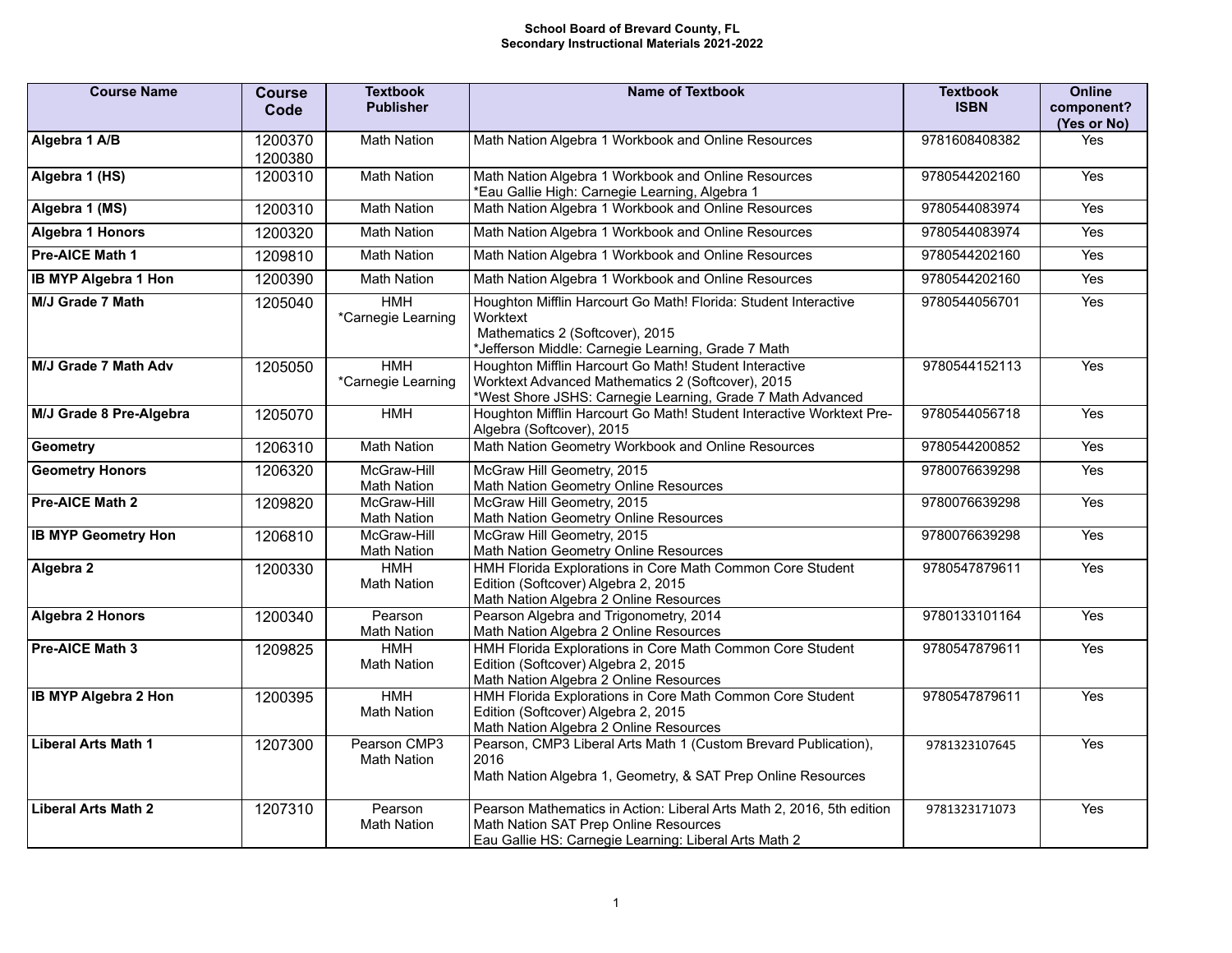| <b>Course Name</b>                                 | <b>Course</b><br>Code | <b>Textbook</b><br><b>Publisher</b> | <b>Name of Textbook</b>                                                                                                    | <b>Textbook</b><br><b>ISBN</b> | Online<br>component?<br>(Yes or No) |
|----------------------------------------------------|-----------------------|-------------------------------------|----------------------------------------------------------------------------------------------------------------------------|--------------------------------|-------------------------------------|
| <b>Math for College Readiness</b>                  | 1200700               | Pearson<br><b>Math Nation</b>       | Pearson Intermediate Algebra: Math for College Readiness Florida<br>Edition, 2013<br>Math Nation SAT Prep Online Resources | 9781269381314                  | Yes                                 |
| <b>Advanced Topics in Math</b>                     | 1298310               | Wiley<br><b>Math Nation</b>         | Wiley Precalculus with Limits, 2010<br>Math Nation SAT Prep Online Resources                                               | 9780470578360                  | Yes                                 |
| <b>Pre-Calculus Honors</b>                         | 1202340               | Cengage<br><b>Math Nation</b>       | Cengage Precalculus: Mathematics for Calculus, 2016, 7th ed<br>Math Nation SAT Prep Online Resources                       | 9781305071759                  | Yes                                 |
| <b>Financial Algebra</b>                           | 1200387               | Cengage                             | Cengage Financial Algebra, 2011, 1st ed                                                                                    | 9781285444857                  | <b>Yes</b>                          |
| <b>Probability and Statistics</b><br><b>Honors</b> | 1210300               | Pearson                             | Pearson Elementary Statistics: Picturing the World, 2015, 6th ed                                                           | 9780321901101                  | <b>No</b>                           |
| <b>AP Calculus AB</b>                              | 12023105              | Cengage                             | Cengage Single Variable Calculus: Early Transcendentals (Stewart)<br>2010, 6th ed                                          | 9781285774794                  | <b>No</b>                           |
| <b>AP Calculus BC</b>                              | 12023205              | Cengage                             | Cengage Calculus (Larson) 2010, 9th ed                                                                                     | 9780547167022                  | <b>No</b>                           |
| <b>AP Statistics</b>                               | 12103205              | <b>BFW</b>                          | Bedford Freeman & Worth The Practice of Statistics                                                                         | 9781429245593                  | <b>No</b>                           |
|                                                    |                       |                                     |                                                                                                                            |                                |                                     |
| <b>M/J Language Arts 2</b>                         | 1001040X              | Amplify                             | Florida Grade 7                                                                                                            | 9781636025223                  | yes                                 |
| M/J Language Arts 2 Advanced                       | 10010504              | Amplify                             | Florida Grade 7                                                                                                            | 9781636025223                  | yes                                 |
| <b>Camrbidge LA 2</b>                              | 1001055               | Amplify                             | Florida Grade 7                                                                                                            | 9781636025223                  | yes                                 |
|                                                    |                       |                                     |                                                                                                                            |                                |                                     |
| <b>M/J Language Arts 3</b>                         | 1001070X              | Amplify                             | Florida Grade 8                                                                                                            | 9781636025230                  | yes                                 |
| M/J Language Arts 3 Advanced                       | 10010804              | Amplify                             | Florida Grade 8                                                                                                            | 9781636025230                  | yes                                 |
| Cambridge LA 3                                     | 1001085               | Amplify                             | Florida Grade 8                                                                                                            | 9781636025230                  | yes                                 |
| English 1                                          | 1001310X              | Savvas                              | myPerspectives Grade 9                                                                                                     | 9781418357443                  | yes                                 |
| <b>English 1 Honors</b>                            | 10013204              | Savvas                              | myPerspectives Grade 9                                                                                                     | 9781418357443                  | yes                                 |
| English 2                                          | 1001340X              | Savvas                              | myPerspectives Grade 10                                                                                                    | 9781418357450                  | yes                                 |
| <b>English 2 Honors</b>                            | 10013504              | Savvas                              | myPerspectives Grade 10                                                                                                    | 9781418357450                  | yes                                 |
| English 3                                          | 1001380               | Savvas                              | myPerspectives Grade 11                                                                                                    | 9781418357467                  | yes                                 |
| <b>English 3 Honors</b>                            | 1001370x              | Savvas                              | myPerspectives Grade 11                                                                                                    | 9781418357467                  | yes                                 |
| English 4                                          | 1001400X              | Savvas                              | myPerspectives Grade 12                                                                                                    | 9781418357474                  | yes                                 |
| <b>English 4 Honors</b>                            | 10014104              | Savvas                              | myPerspectives Grade 12                                                                                                    | 9781418357474                  | yes                                 |
| <b>AP Language and Composition</b>                 | 10014205              | School Based<br>Decision            |                                                                                                                            |                                |                                     |
| <b>AP Literature and Composition</b>               | 1001430               | School Based<br>Decision            |                                                                                                                            |                                |                                     |
| <b>English 4 Florida College Prep</b>              | 1001405X              |                                     | Course not offered                                                                                                         |                                |                                     |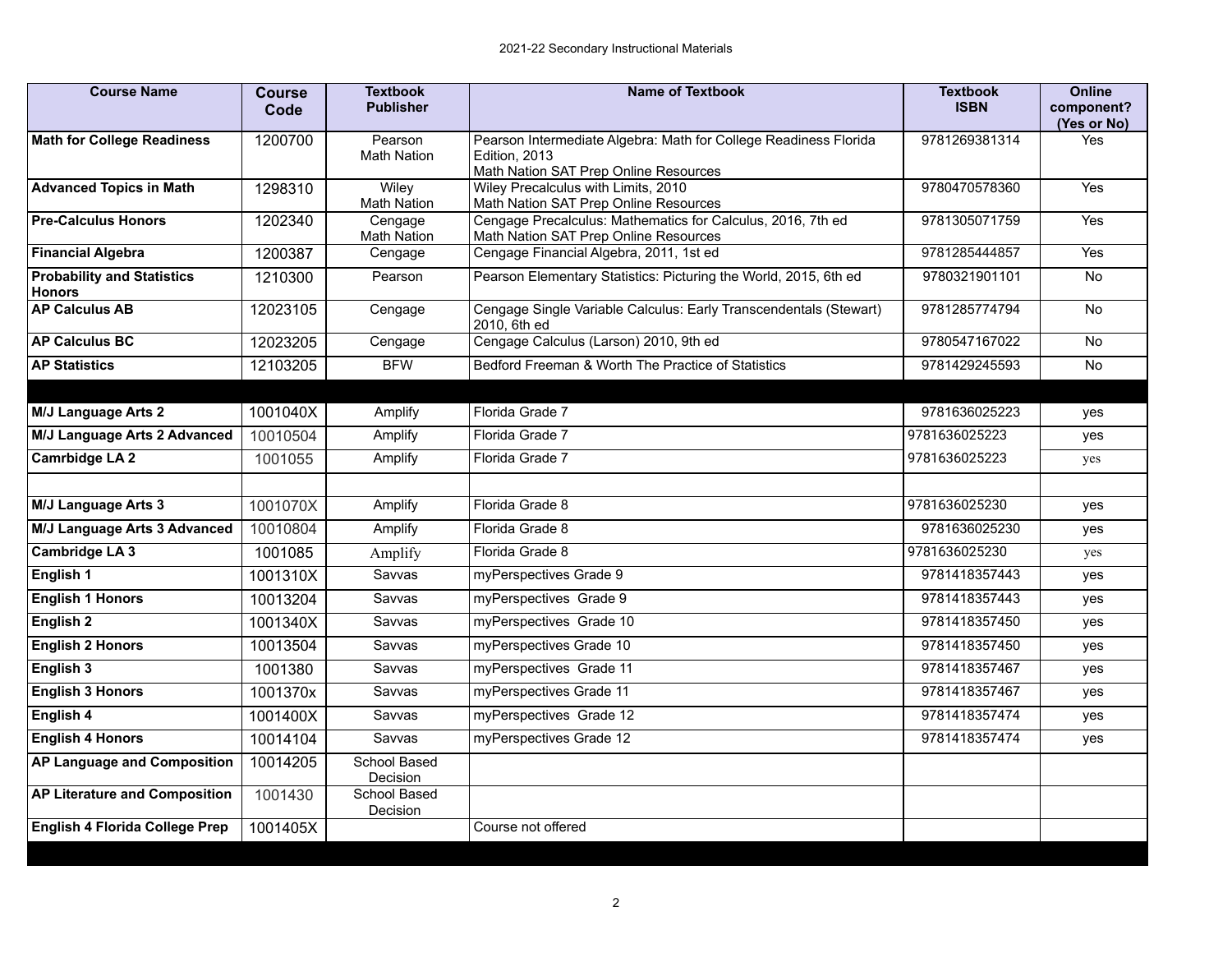| <b>Course Name</b>                             | <b>Course</b> | <b>Textbook</b><br><b>Publisher</b>             | <b>Name of Textbook</b>                                                                              | <b>Textbook</b><br><b>ISBN</b>                                                                                        | <b>Online</b><br>component? |
|------------------------------------------------|---------------|-------------------------------------------------|------------------------------------------------------------------------------------------------------|-----------------------------------------------------------------------------------------------------------------------|-----------------------------|
|                                                | Code          |                                                 |                                                                                                      |                                                                                                                       | (Yes or No)                 |
| <b>Advanced Placement Biology</b>              | 2000340       | <b>School based</b><br>decision                 |                                                                                                      |                                                                                                                       | possibly                    |
| <b>Advanced Placement</b><br>Chemistry         | 2003370       | school based decision                           |                                                                                                      |                                                                                                                       | possibly                    |
| <b>Advanced Placement</b>                      | 2001380       | not offered at 50% or                           |                                                                                                      |                                                                                                                       |                             |
| <b>Environmental Science</b>                   |               | more schools                                    |                                                                                                      |                                                                                                                       |                             |
| <b>Advanced Placement Physics 1</b>            | 2003421       | <b>School based</b><br>decision                 |                                                                                                      |                                                                                                                       | possibly                    |
| <b>Advanced Placement Physics 2</b>            | 2003422       | not offered at 50% or<br>more schools           |                                                                                                      |                                                                                                                       |                             |
| <b>Advanced Placement Phycisc C</b>            | 2003430       | not offered at 50% or<br>more schools           |                                                                                                      |                                                                                                                       |                             |
| <b>Anatomy and Physiology</b>                  | 2000350       | Goodheardt-Wilcox<br>and possibly EMC<br>School | Introduction to Anatomy and Physiology 2014 (GW) Applied Anatomy<br>& Physiology: A Case Study (EMC) | 978-1-63563-363-4<br>for GW<br>9781533816771EM<br>C                                                                   | yes                         |
| <b>Anatomy and Physiology</b><br><b>Honors</b> | 2000360       | Goodheardt-Wilcox<br>and possibly EMC<br>School | Introduction to Anatomy and Physiology 2014 (GW) Applied Anatomy<br>& Physiology: A Case Study (EMC) | 978-1-63563-363-4<br>for GW<br>9781533816771EM<br>C                                                                   | yes                         |
| <b>Biology I</b>                               | 2000310       | Savvas                                          | Miller & Levine Biology, Florida Edition, 1st Edition, 2019 (Pearson)                                | 9780328988617<br>Pearson                                                                                              | yes                         |
| <b>Biology I Honors</b>                        | 2000320       | Savvas                                          | Miller & Levine Biology, Florida Edition, 1st Edition, 2019                                          | 9780328988617                                                                                                         | yes                         |
| <b>Chemistry I</b>                             | 2003340       | <b>McGraw Hill</b>                              | Chemistry: Matter and Change, 2019 (McGraw)                                                          | 9780076819300<br><b>McGraw</b>                                                                                        | yes                         |
| <b>Chemistry I Honors</b>                      | 2003350       | <b>McGraw Hill</b>                              | Chemistry: Matter and Change, 2019 (McGraw)                                                          | 9780076819300<br><b>McGraw</b>                                                                                        | yes                         |
| <b>Marine Science I</b>                        | 2002500       | Mcgraw Hill                                     | Marine Science, 2018/1st Florida Edition                                                             | 9780079015785 or<br>9780079015778<br>(premium vs<br>standard)                                                         | yes                         |
| <b>Marine Science I Honors</b>                 | 2002510       | Mcgraw Hill                                     | Marine Science, 2018/1st Florida Edition                                                             | 9780079015785 or<br>9780079015778<br>(premium vs<br>standard)                                                         | yes                         |
| <b>Physical Science</b>                        | 2003310       | <b>Discovery Education</b>                      | <b>Physical Science Techbook</b>                                                                     | 9781682202852Tec<br>hh<br>ook 9781682203217<br>blended learning<br>package<br>9781563311130<br>core<br>text companion |                             |
| <b>Physics I</b>                               | 2003380       | Mcgraw Hill                                     | Principles & Problems, 2019/1st Florida Edition                                                      | 9780076821693                                                                                                         | yes                         |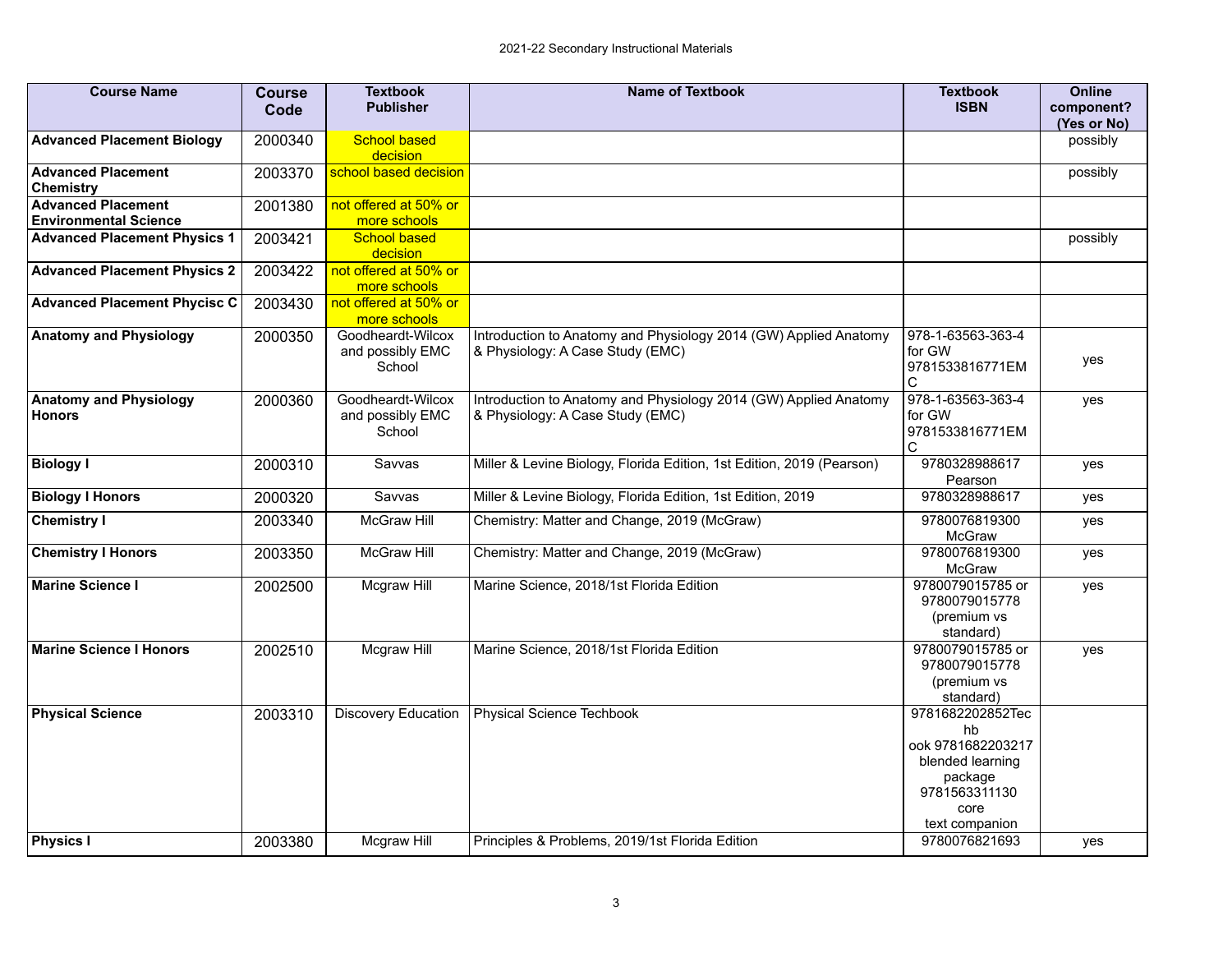| <b>Course Name</b>                                           | <b>Course</b><br>Code                                                         | <b>Textbook</b><br><b>Publisher</b> | <b>Name of Textbook</b>                                                          | <b>Textbook</b><br><b>ISBN</b>                          | <b>Online</b><br>component?<br>(Yes or No) |
|--------------------------------------------------------------|-------------------------------------------------------------------------------|-------------------------------------|----------------------------------------------------------------------------------|---------------------------------------------------------|--------------------------------------------|
| <b>Physics I Honors</b>                                      | 2003390                                                                       | Mcgraw Hill                         | Principles & Problems, 2019/1st Florida Edition                                  | 9780076821693                                           | yes                                        |
| <b>MJ Comprehensive Science 2</b>                            | 2002070                                                                       | Mcgraw Hill                         | Florida Science Comprehensive Course 2                                           | 9780076822508                                           | yes                                        |
| <b>MJ Comprehensive Science 2</b><br><b>ADV</b>              | 2002080                                                                       | Mcgraw Hill                         | Florida Science Comprehensive Course 2                                           | 9780076822508                                           | yes                                        |
| <b>MJ Comprehensive Science 3</b>                            | 2002100                                                                       | <b>Mcgraw Hill</b>                  | Florida Science Comprehensive Course 3                                           | 9780076822720                                           | yes                                        |
| <b>MJ Comprehensive Science 3</b><br><b>ADV</b>              | 2002110                                                                       | Mcgraw Hill                         | Florida Science Comprehensive Course 3                                           | 9780076822720                                           | yes                                        |
| <b>MJ Comprehensive Science</b><br><b>Accelerated Honors</b> | 20020854                                                                      | Mcgraw Hill                         | Florida Science Comprehensive Course 2 Florida Science<br>Comprehensive Course 3 |                                                         | yes                                        |
| <b>MJ IB Comprehensive Science</b><br>$\mathbf{2}$           | 2002090                                                                       | Mcgraw Hill                         | Florida Science Comprehensive Course 2                                           |                                                         | yes                                        |
| <b>MJ IB Comprehensive Science</b><br>3                      | 2002120                                                                       | Mcgraw Hill                         | Florida Science Comprehensive Course 3                                           |                                                         | yes                                        |
| <b>M/J ComSci2 ACC Hon</b>                                   | 20020854                                                                      | Mcgraw Hill                         | Florida Science Comprehensive Course 2 Florida Science<br>Comprehensive Course 3 |                                                         | yes                                        |
| <b>Cambridge Comp Sci 3</b>                                  | 20021154                                                                      | <b>McGraw Hill</b>                  | Florida Science Comprehensive Course 3                                           |                                                         |                                            |
|                                                              |                                                                               |                                     |                                                                                  |                                                         |                                            |
| AP U.S. History                                              | 21003305                                                                      | Pearson                             | By The People                                                                    | 9780131366183                                           | <b>Yes</b>                                 |
| <b>AP Human Geography</b>                                    | 21034005                                                                      | Pearson                             | The Cultural Landscape                                                           | 9780134270197                                           | Yes                                        |
| AP U.S. Government (school<br>choice between two)            | 21064205;<br>Most<br>schools<br>use<br>21064604<br>as 1st<br>semester<br>code | Pearson/Norton                      | Government in America (Pearson)/We the People (Norton)                           | 9780133991758<br>(Pearson)<br>9780393616453<br>(Norton) | Yes                                        |
| AP Psychology (school choice<br>between two)                 | 21073505                                                                      | Pearson/BFW                         | Psychology (Pearson)/Myers' Psychology for AP (BFW)                              | 9780133855012<br>(Pearson)<br>9781464113079<br>(BFW)    | Yes                                        |
| <b>AP World History (school</b><br>choice between two)       | 21094205                                                                      | Norton/BFW                          | Worlds Together, Worlds Apart (Norton)/Ways of the World (BFW)                   | 9780393616781<br>(Norton)<br>9781319036249<br>(BFW)     | Yes                                        |
| M/J U.S. History                                             | 2100010X<br>2100015X<br>21000204<br>21000404                                  | <b>HMH</b>                          | HMH Social Studies: U.S. History: Beginnings to 1877, Florida Edition            | 9781328739599                                           | Yes                                        |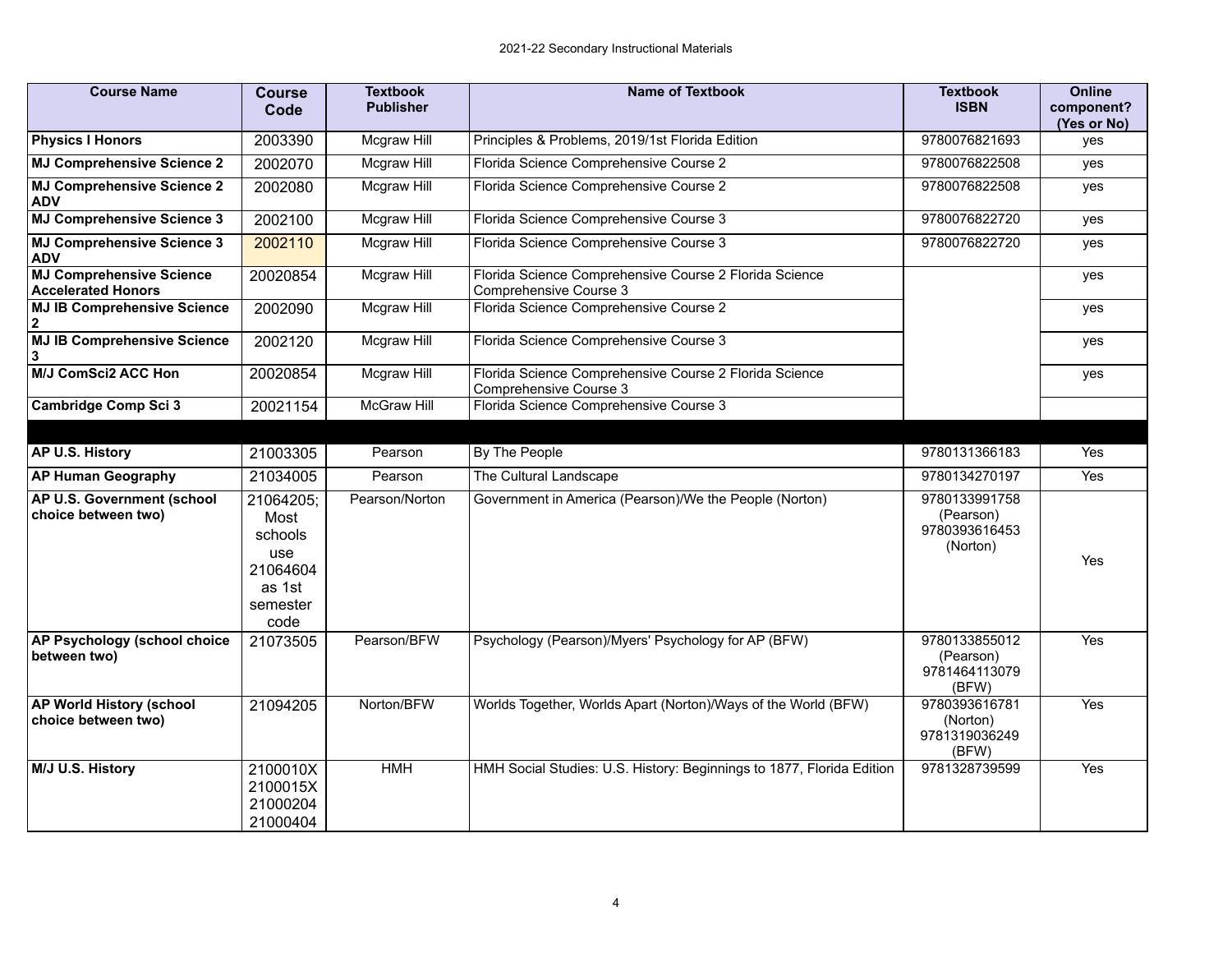| <b>Course Name</b>                  | <b>Course</b><br>Code                                    | <b>Textbook</b><br><b>Publisher</b> | <b>Name of Textbook</b>                                           | <b>Textbook</b><br><b>ISBN</b> | <b>Online</b><br>component?<br>(Yes or No)    |
|-------------------------------------|----------------------------------------------------------|-------------------------------------|-------------------------------------------------------------------|--------------------------------|-----------------------------------------------|
| <b>U.S. History</b>                 | 2100310X<br>21003204                                     | Savvas (Pearson)                    | Pearson Florida United States History                             | 9780328914937                  | Yes                                           |
| <b>Economics</b>                    | 2102335X<br>21023454<br>21023234                         | Savvas (Pearson)                    | Pearson Florida Economics                                         | 9780328914562                  | Yes                                           |
| <b>World Cultures Geography</b>     | 2103300X                                                 | McGraw-Hill                         | Geography: The Human and Physical World                           | 9780076642885                  | Yes                                           |
| <b>M/J Civics</b>                   | 2106010X<br>21060204<br>21060274<br>21060284<br>2106016X | <b>Discovery Education</b>          | Discovery Education Social Studies Techbook-Civics and Government | 9781464113079                  | Yes                                           |
| <b>M/J Civics</b>                   | 2106010X<br>21060204<br>21060274<br>21060284<br>2106016X | FL Transformative                   | Gateway to American Government                                    | 9780989484534                  | <b>No</b>                                     |
| <b>U.S. Government</b>              | 2106310X<br>21063204                                     | Savvas (Pearson)                    | Pearson Florida Magruder's American Government                    | 9780328914821                  | Yes                                           |
| <b>Law Studies</b>                  | 2106350X                                                 | McGraw-Hill                         | Street Law: A Course in Practical Law                             | 9780021429257                  | Yes                                           |
| Psychology (1 & 2)                  | 2107300X<br>2107310X                                     | Pearson                             | Prentice Hall Psychology                                          | 9780133980578                  | Yes                                           |
| Sociology                           | 2108300X                                                 | McGraw-Hill                         | Sociology & You                                                   | 9780076631933                  | Yes                                           |
| <b>World History</b>                | 2109310X<br>21093204<br>21093214<br>21098104             | Savvas (Pearson)                    | Pearson Florida World History                                     | 9780328915859                  | Yes                                           |
| <b>Comprehensive Law Studies</b>    | 2106370                                                  | McGraw-Hill                         | Street Law: A Course in Practical Law                             | 9780021429257                  | Yes                                           |
| <b>Legal Systems &amp; Concepts</b> | 2106380X                                                 | McGraw-Hill                         | Street Law: A Course in Practical Law                             | 9780021429257                  | Yes                                           |
| <b>Court Procedures</b>             | 2106390                                                  | McGraw-Hill                         | Street Law: A Course in Practical Law                             | 9780021429257                  | Yes                                           |
| <b>African American History</b>     | 2100340X<br>2100335X                                     | Pearson                             | The African American Odyssey                                      | 9780135291511                  | Yes (not sure if<br>any schools<br>purchased) |
| M/J Studio Art 2                    | 101020                                                   | <b>Davis Publications</b>           | <b>Exploring Visual Design</b>                                    | 70-244-0                       | Yes                                           |
| M/J Visual Art 1                    | 101100                                                   | <b>Davis Publications</b>           | <b>Exploring Visual Design</b>                                    | 70-244-0                       | Yes                                           |
| <b>M/J Visual Art 2</b>             | 101110                                                   | Davis Publications                  | <b>Exploring Visual Design</b>                                    | 70-244-0                       | Yes                                           |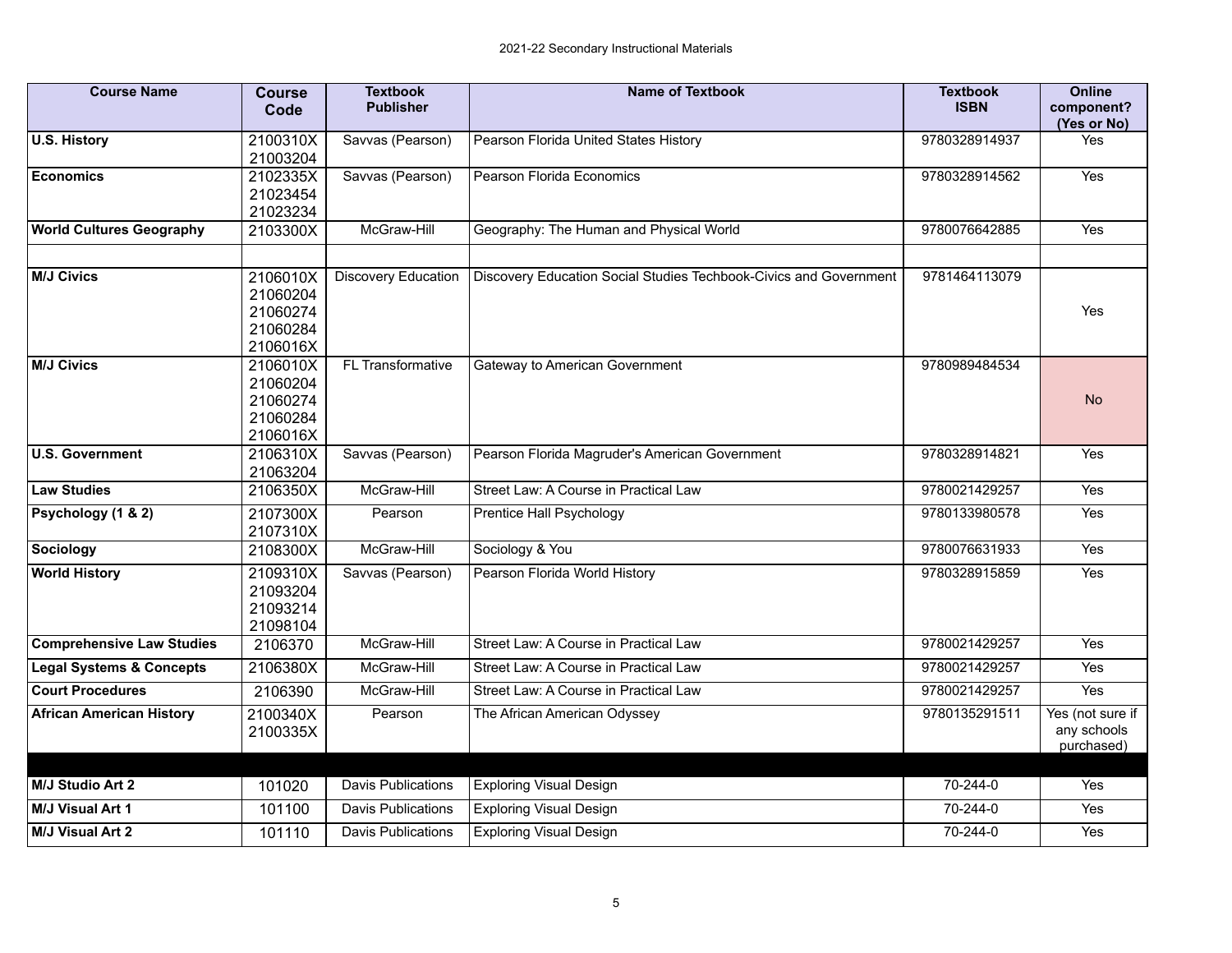| <b>Course Name</b>              | <b>Course</b><br>Code | <b>Textbook</b><br><b>Publisher</b>                         | <b>Name of Textbook</b>              | <b>Textbook</b><br><b>ISBN</b> | <b>Online</b><br>component?<br>(Yes or No) |
|---------------------------------|-----------------------|-------------------------------------------------------------|--------------------------------------|--------------------------------|--------------------------------------------|
| Two-Dimensional Studio Art 1    | 101300                | <b>Davis Publications</b>                                   | The Visual Experience                | $70 - 292 - 0$                 | Yes                                        |
| <b>Painting 1</b>               | 104365                | Davis Publications                                          | <b>Experience Painting</b>           | 70-274-0                       | Yes                                        |
| <b>Digital Art Imaging 1</b>    | 108370                | <b>Davis Publications</b>                                   | Communicating Through Graphic Design | 70-264-0                       | Yes                                        |
| <b>Ceramics/Pottery 1</b>       | 102300                | <b>Davis Publications</b>                                   | <b>Experience Clay</b>               | 70-273-0                       | Yes                                        |
| <b>All Visual Art Courses</b>   |                       |                                                             |                                      |                                |                                            |
| 2-D STUDIO ART 1                | 0101300X              | Davis Publications                                          | The Visual Experieince               | $70 - 292 - 0$                 | yes                                        |
| 2-D STUDIO ART 2                | 0101310X              | Davis Publications                                          | The Visual Experieince               | 70-292-0                       | yes                                        |
| <b>2-D STUDIO ART 3 HON</b>     | 1013204               | Davis Publications                                          | The Visual Experieince               | 70-292-0                       | yes                                        |
| 3-D STUDIO ART 1                | 0101330X              | Davis Publications                                          | <b>Beginning Sculpture</b>           |                                | no                                         |
| 3-D STUDIO ART 2                | 0101340X              | Davis Publications                                          | <b>Beginning Sculpture</b>           |                                | no                                         |
| 3-D STUDIO ART 3 HON            | 1013504               | School based decision<br>not offered 50% or<br>more schools |                                      |                                | no                                         |
| <b>AICE ART &amp; DESIGN 1</b>  | 1013705               | School based decision<br>not offered 50% or<br>more schools |                                      |                                | no                                         |
| <b>AICE ART&amp;DESPHOTO AS</b> | 1083605               | School based decision<br>not offered 50% or<br>more schools |                                      |                                | no                                         |
| <b>AP ART HIST</b>              | 1003005               | School based decision<br>not offered 50% or<br>more schools |                                      |                                | no                                         |
| <b>AP ART/DRAW PORT</b>         | 1043005               | School based decision<br>not offered 50% or<br>more schools |                                      |                                | no                                         |
| <b>AP STUDIO ART/2-D</b>        | 1093505               | School based decision<br>not offered 50% or<br>more schools |                                      |                                | no                                         |
| <b>AP STUDIO ART/3-D</b>        | 1093605               | School based decision<br>not offered 50% or<br>more schools |                                      |                                | no                                         |
| <b>ART HIST &amp; CRIT 1 H</b>  | 1003304               | Glenco McGraw                                               | <b>Discovering Art History</b>       | 02-663408                      | no                                         |
| <b>CERAM/POT 1</b>              | 0102300X              | <b>Davis Publications</b>                                   | <b>Experience Clay</b>               | 70-273-0                       | Yes                                        |
| <b>CERAM/POT 2</b>              | 0102310X              | <b>Davis Publications</b>                                   | <b>Experience Clay</b>               | 70-273-0                       | Yes                                        |
| <b>CERAM/POT 3 HON</b>          | 1023204               | <b>Davis Publications</b>                                   | Experience Clay                      | 70-273-0                       | Yes                                        |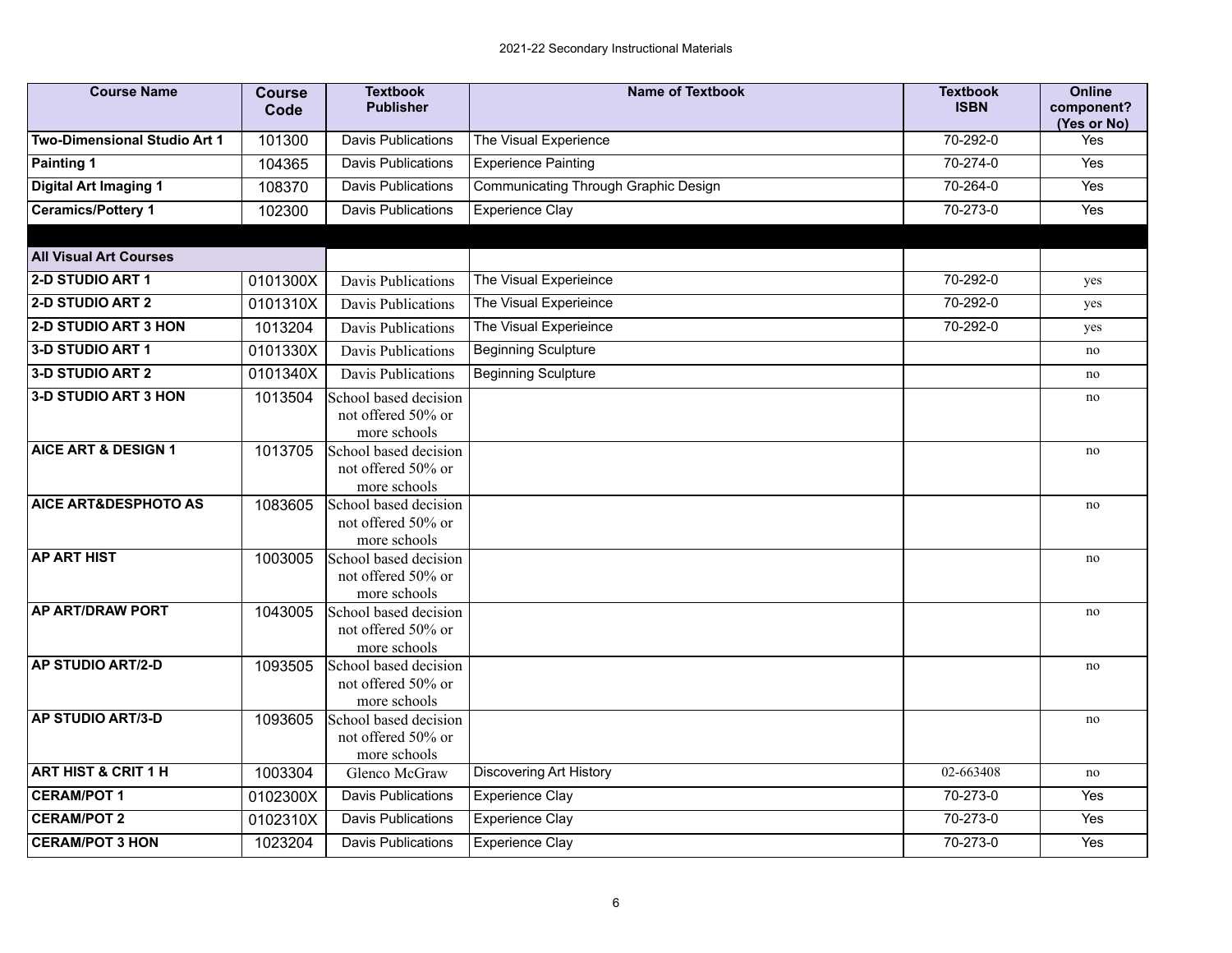| <b>Course Name</b>             | <b>Course</b><br>Code | <b>Textbook</b><br><b>Publisher</b>                         | <b>Name of Textbook</b>                     | <b>Textbook</b><br><b>ISBN</b> | <b>Online</b><br>component?<br>(Yes or No) |
|--------------------------------|-----------------------|-------------------------------------------------------------|---------------------------------------------|--------------------------------|--------------------------------------------|
| <b>CREATING 2-D ART</b>        | 0101355X              | Davis Publications                                          | The Visual Experieince                      | 70-292-0                       | yes                                        |
| <b>CREATING 3-D ART</b>        | 0101365X              | Davis Publications                                          | The Visual Experieince                      | 70-292-0                       | yes                                        |
| <b>CREATIVE PHOTO 1</b>        | 0108310X              | Davis Publications                                          | Focus on Photography                        | 87192-744                      | Yes                                        |
| <b>CREATIVE PHOTO 2</b>        | 0108320X              | Davis Publications                                          | Focus on Photography                        | 87192-744                      | Yes                                        |
| <b>CREATIVE PHOTO 3 HON</b>    | 1083304               | Davis Publications                                          | Focus on Photography                        | 87192-744                      | Yes                                        |
| <b>DIGITAL ART IMG 1</b>       | 0108370X              | <b>Davis Publications</b>                                   | <b>Communicating Through Graphic Design</b> | 70-264-0                       | Yes                                        |
| <b>DIGITAL ART IMG 2</b>       | 0108380X              | <b>Davis Publications</b>                                   | Communicating Through Graphic Design        | 70-264-0                       | Yes                                        |
| <b>DIGITAL ART IMG 3 H</b>     | 1083904               | School based decision<br>not offered 50% or<br>more schools |                                             |                                | no                                         |
| DRAW1                          | 0104340X              | Davis Publications                                          | <b>Discovering Drawing</b>                  | 87192-720                      | yes                                        |
| DRAW <sub>2</sub>              | 0104350X              | Davis Publications                                          | Discovering Drawing                         | 87192-720                      | yes                                        |
| <b>DRAW 3 HONORS</b>           | 1043604               | School based decision<br>not offered 50% or<br>more schools |                                             |                                | no                                         |
| <b>IB FILM STUDIES 2</b>       | 1074725               | School based decision<br>not offered 50% or<br>more schools |                                             |                                | no                                         |
| <b>IB VISUAL ARTS 3</b>        | 1148355               | School based decision<br>not offered 50% or<br>more schools |                                             |                                | no                                         |
| <b>M/J 2-D STUDIO ART 2</b>    | 0101020X              | <b>Davis Publications</b>                                   | <b>Exploring Visual Design</b>              | 70-244-0                       | Yes                                        |
| M/J 2-D STUDIO ART 3           | 0101026X              | <b>Davis Publications</b>                                   | <b>Exploring Visual Design</b>              | 70-244-0                       | Yes                                        |
| M/J 3D STUDIO ART 1            | 0101040X              | Davis Publications                                          | <b>Exploring Visual Design</b>              | 70-244-0                       | Yes                                        |
| <b>M/J CREATIVE PHOTO 1</b>    | 0102040X              | <b>Davis Publications</b>                                   | <b>Exploring Visual Design</b>              | 70-244-0                       | Yes                                        |
| <b>M/J DIG ART &amp; DES 1</b> | 0103000X              | <b>Davis Publications</b>                                   | <b>Exploring Visual Design</b>              | 70-244-0                       | Yes                                        |
| <b>M/J DIG ART &amp; DES 2</b> | 0103010X              | <b>Davis Publications</b>                                   | <b>Exploring Visual Design</b>              | 70-244-0                       | Yes                                        |
| M/J EXP 3-D ART                | 0101035X              | Davis Publications                                          | <b>Exploring Visual Design</b>              | 70-244-0                       | Yes                                        |
| <b>M/J EXPLORING 2D ART</b>    | 0101005X              | <b>Davis Publications</b>                                   | <b>Exploring Visual Design</b>              | 70-244-0                       | Yes                                        |
| <b>M/J EXPLORING 2D ART</b>    | 0101005X              | <b>Davis Publications</b>                                   | <b>Exploring Visual Design</b>              | 70-244-0                       | Yes                                        |
| <b>M/J VISUAL ART 1</b>        | 0101100X              | <b>Davis Publications</b>                                   | <b>Exploring Visual Design</b>              | 70-244-0                       | Yes                                        |
| <b>M/J VISUAL ART 2</b>        | 0101110X              | Davis Publications                                          | <b>Exploring Visual Design</b>              | 70-244-0                       | Yes                                        |
| PAINT <sub>1</sub>             | 0104370X              | <b>Davis Publications</b>                                   | <b>Experience Painting</b>                  | 70-274-0                       | Yes                                        |
| <b>PAINT 2</b>                 | 0104380X              | Davis Publications                                          | <b>Experience Painting</b>                  | 70-274-0                       | Yes                                        |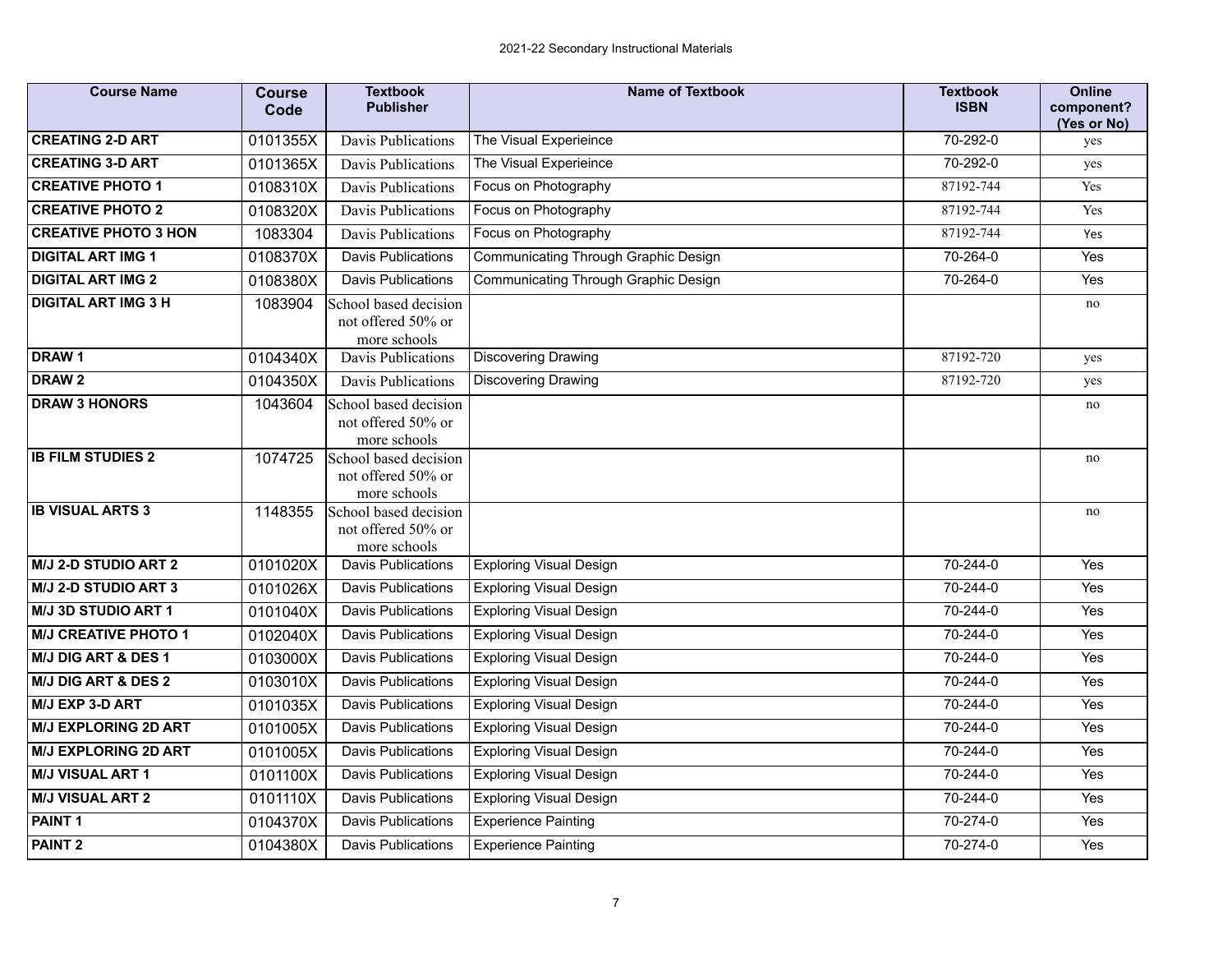| <b>Course Name</b>                                                                                                                                                                                                                                                                                                                                                                                                                                                                                                                                                                                                                                                                    | <b>Course</b><br>Code                                     | <b>Textbook</b><br><b>Publisher</b> | <b>Name of Textbook</b>                                                                                         | <b>Textbook</b><br><b>ISBN</b>      | <b>Online</b><br>component? |
|---------------------------------------------------------------------------------------------------------------------------------------------------------------------------------------------------------------------------------------------------------------------------------------------------------------------------------------------------------------------------------------------------------------------------------------------------------------------------------------------------------------------------------------------------------------------------------------------------------------------------------------------------------------------------------------|-----------------------------------------------------------|-------------------------------------|-----------------------------------------------------------------------------------------------------------------|-------------------------------------|-----------------------------|
|                                                                                                                                                                                                                                                                                                                                                                                                                                                                                                                                                                                                                                                                                       |                                                           |                                     |                                                                                                                 |                                     | (Yes or No)                 |
|                                                                                                                                                                                                                                                                                                                                                                                                                                                                                                                                                                                                                                                                                       |                                                           |                                     |                                                                                                                 |                                     | no                          |
|                                                                                                                                                                                                                                                                                                                                                                                                                                                                                                                                                                                                                                                                                       |                                                           |                                     |                                                                                                                 |                                     |                             |
|                                                                                                                                                                                                                                                                                                                                                                                                                                                                                                                                                                                                                                                                                       |                                                           |                                     |                                                                                                                 |                                     |                             |
|                                                                                                                                                                                                                                                                                                                                                                                                                                                                                                                                                                                                                                                                                       |                                                           |                                     |                                                                                                                 |                                     | no                          |
|                                                                                                                                                                                                                                                                                                                                                                                                                                                                                                                                                                                                                                                                                       |                                                           |                                     |                                                                                                                 |                                     |                             |
|                                                                                                                                                                                                                                                                                                                                                                                                                                                                                                                                                                                                                                                                                       |                                                           |                                     |                                                                                                                 |                                     | $\rm{no}$                   |
|                                                                                                                                                                                                                                                                                                                                                                                                                                                                                                                                                                                                                                                                                       |                                                           | not offered 50% or                  |                                                                                                                 |                                     |                             |
|                                                                                                                                                                                                                                                                                                                                                                                                                                                                                                                                                                                                                                                                                       |                                                           | more schools                        |                                                                                                                 |                                     |                             |
|                                                                                                                                                                                                                                                                                                                                                                                                                                                                                                                                                                                                                                                                                       |                                                           |                                     |                                                                                                                 |                                     |                             |
|                                                                                                                                                                                                                                                                                                                                                                                                                                                                                                                                                                                                                                                                                       | 400310                                                    | Perfection Learning                 | <b>Basic Drama Projects (Student Edition)</b>                                                                   | 81-551-0                            | <b>No</b>                   |
| Theatre 1                                                                                                                                                                                                                                                                                                                                                                                                                                                                                                                                                                                                                                                                             | 400310                                                    | Perfection Learning                 | FREE with 25 Student Editions - Basic Drama Projects Teachers<br>Edition                                        | 81-551-1                            | No                          |
|                                                                                                                                                                                                                                                                                                                                                                                                                                                                                                                                                                                                                                                                                       | 400310                                                    | <b>Perfection Learning</b>          | FREE with 25 Student Editions - Basic Drama Projects Online<br>Teacher Edition 6-year Access                    | $81 - 551 - 2$                      | Yes                         |
|                                                                                                                                                                                                                                                                                                                                                                                                                                                                                                                                                                                                                                                                                       | 400310                                                    | Perfection Learning                 | FREE with 25 Student Editions - Basic Drama Projects Teacher<br>Resource Binder with ExamView CD                | $81 - 551 - 3$                      | No                          |
|                                                                                                                                                                                                                                                                                                                                                                                                                                                                                                                                                                                                                                                                                       | 400310                                                    | Perfection Learning                 | FREE with 25 STudent Editions - Basic Drama Projects Online<br>Student Edition 6-year Access                    | $81 - 552 - 1$                      | Yes                         |
|                                                                                                                                                                                                                                                                                                                                                                                                                                                                                                                                                                                                                                                                                       |                                                           |                                     |                                                                                                                 |                                     |                             |
| <b>Physical Education</b>                                                                                                                                                                                                                                                                                                                                                                                                                                                                                                                                                                                                                                                             | 3026010                                                   | McGraw-Hill                         | Glencoe Health - Florida Edition 2014 (HS)Student Edition                                                       | 7BHC-MPPY-4B22-<br>D <sub>2E5</sub> | Y                           |
| PORT DEV: 2D DES HON<br>1093204<br>School based decision<br>not offered 50% or<br>more schools<br>PORT DEV: 3D DES HON<br>1093304<br>School based decision<br>not offered 50% or<br>more schools<br>PORT DEV: DRAW HON<br>1093104<br>School based decision<br>Theatre 1<br>Theatre 1<br>Theatre 1<br>Theatre 1<br>3026010<br>McGraw-Hill<br>McGraw-Hill<br>1506320<br>1506320<br>McGraw-Hill<br>708340<br><b>Houghton Mifflin</b><br>Spanish 1<br>708340<br><b>Houghton Mifflin</b><br>708340<br>Houghton Mifflin<br>708340<br>Houghton Mifflin<br>708340<br>Houghton Mifflin<br><b>Houghton Mifflin</b><br>708340<br>708340<br>Houghton Mifflin<br>708340<br><b>Houghton Mifflin</b> | Glencoe Health - Florida Edition 2014 (HS)Student Edition |                                     |                                                                                                                 |                                     |                             |
|                                                                                                                                                                                                                                                                                                                                                                                                                                                                                                                                                                                                                                                                                       |                                                           |                                     | Glencoe Health - Florida Edition 2014 (HS)Student Edition                                                       | 7BHC-MPPY-4B22-<br>D <sub>2E6</sub> | Y                           |
|                                                                                                                                                                                                                                                                                                                                                                                                                                                                                                                                                                                                                                                                                       |                                                           |                                     | Glencoe Health - Florida Edition 2014 (HS)Teacher Edition                                                       | 2DKE-LHCS-TCMX-<br><b>T3J1</b>      | Y                           |
|                                                                                                                                                                                                                                                                                                                                                                                                                                                                                                                                                                                                                                                                                       |                                                           |                                     |                                                                                                                 |                                     |                             |
|                                                                                                                                                                                                                                                                                                                                                                                                                                                                                                                                                                                                                                                                                       |                                                           |                                     | Holt McDougal Avancemos Sigital Value Plus Bundle 5 YL1                                                         | 9780544461895                       | yes                         |
|                                                                                                                                                                                                                                                                                                                                                                                                                                                                                                                                                                                                                                                                                       |                                                           |                                     | Holt McDougal Avancemos Student Edition Level 1                                                                 | 9780547871912                       | yes                         |
|                                                                                                                                                                                                                                                                                                                                                                                                                                                                                                                                                                                                                                                                                       |                                                           |                                     | McDougal Littell iAvancemos! Practica por nieveles (workbook)                                                   | 9870618782185                       | no                          |
|                                                                                                                                                                                                                                                                                                                                                                                                                                                                                                                                                                                                                                                                                       |                                                           |                                     | McDougal Littell iAvancemos! Lectauras para todos w/audio CD L1                                                 | 987618782093                        | yes                         |
|                                                                                                                                                                                                                                                                                                                                                                                                                                                                                                                                                                                                                                                                                       |                                                           |                                     | McDougal Littell íAvancemos! Cuaderno para hispanohablantes<br>(Student Workbook) with Review Bookmarks Level 1 | 9780618782680                       | no                          |
|                                                                                                                                                                                                                                                                                                                                                                                                                                                                                                                                                                                                                                                                                       |                                                           |                                     | McDougal Littell íAvancemos! Lecturas para hispanohablantes<br>(Student) with Audio CD Levels 1A/1B/1           | 9780618802272                       | yes                         |
|                                                                                                                                                                                                                                                                                                                                                                                                                                                                                                                                                                                                                                                                                       |                                                           |                                     | ¡Avancemos! AvanzaComics with Fill-In Comic Book Levels 1A/1B/1                                                 | 9780618803460                       | yes                         |
|                                                                                                                                                                                                                                                                                                                                                                                                                                                                                                                                                                                                                                                                                       |                                                           |                                     | McDougal Littell íAvancemos! Lesson Review Bookmarks Levels 1B/1                                                | 9780618798605                       | yes                         |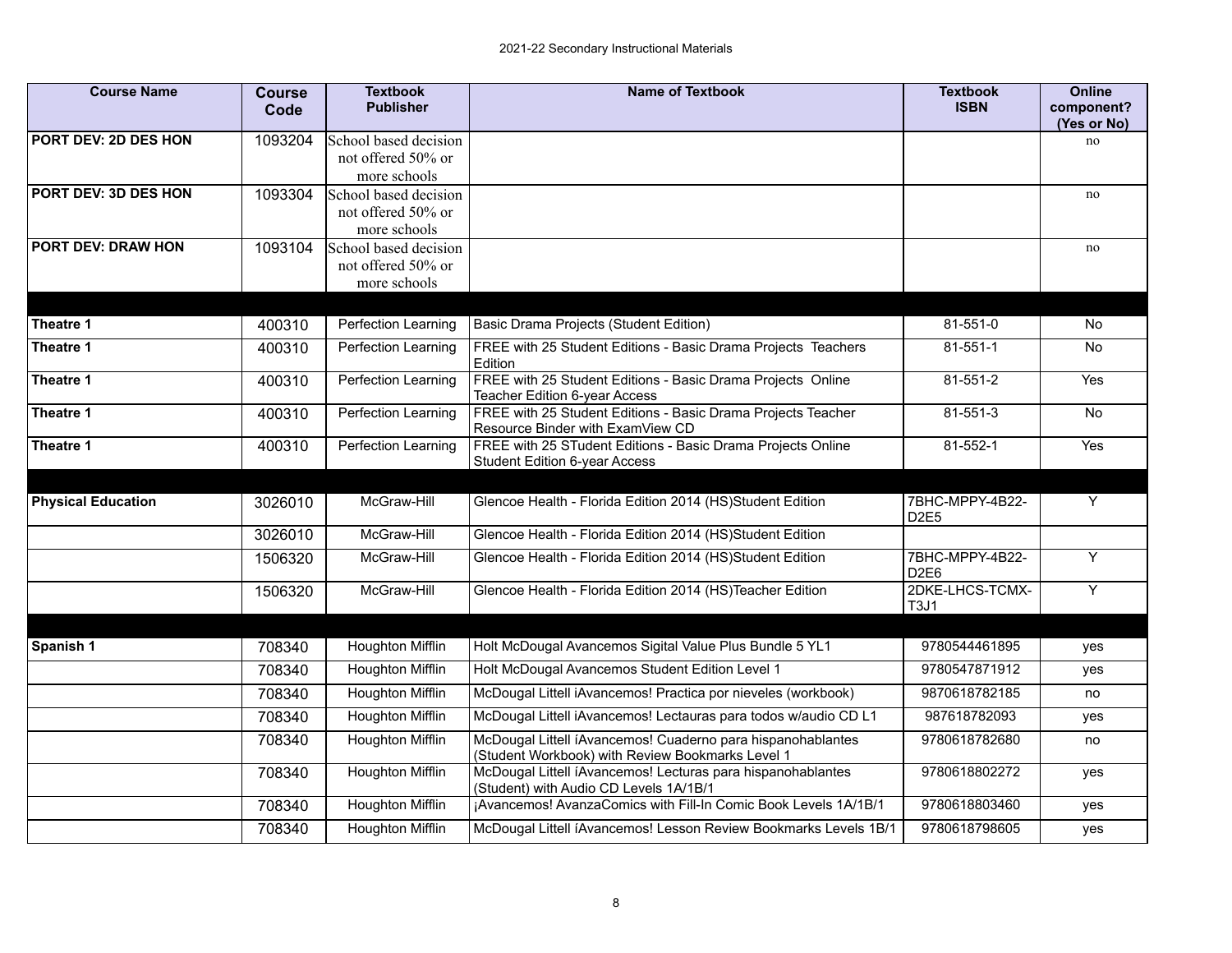## **2021-22 Secondary Instructional Materials**

| <b>Course Name</b>      | <b>Course</b><br>Code | <b>Textbook</b><br><b>Publisher</b> | Name of Textbook                                                                                                | <b>Textbook</b><br><b>ISBN</b> | <b>Online</b><br>component?<br>(Yes or No) |
|-------------------------|-----------------------|-------------------------------------|-----------------------------------------------------------------------------------------------------------------|--------------------------------|--------------------------------------------|
|                         | 708340                | <b>Houghton Mifflin</b>             | Holt McDougal Avancemos Student One Stop DVD-ROM Level 1<br>2013                                                | 9780547897165                  | ves                                        |
|                         | 708340                | <b>Houghton Mifflin</b>             | ¡Avancemos! Teacher Edition Level 1 2013                                                                        | 9780547872025                  | yes                                        |
|                         | 708340                | Houghton Mifflin                    | Holt McDougal Avancemos Student Edition Level 1 2013 (Additonal<br>Textbooks)                                   | 9780547871912                  | yes                                        |
| MYP Sp 1                | 7088704               | houghton Mifflin                    | Avancemos spanish 1                                                                                             |                                | yes                                        |
| Spanish 2               | 708350                | <b>Houghton Mifflin</b>             | Holt McDougal Avancemos Digital Value Plus Bundle 5 Year Level 2<br>201                                         | 9780544461901                  | yes                                        |
|                         | 708350                | <b>Houghton Mifflin</b>             | Holt McDougal Avancemos Student Edition Level 2 2018                                                            | 9780547871936                  | yes                                        |
|                         | 708350                | <b>Houghton Mifflin</b>             | McDougal Littell íAvancemos! Cuaderno: Practica por niveles (Student<br>Workbook) with Review Bookmarks Level 2 | 9780618782192                  | no                                         |
|                         | 708350                | <b>Houghton Mifflin</b>             | McDougal Littell íAvancemos! Lecturas para todos (Student) with<br>Audio CD Level 2                             | 9780618782109                  | yes                                        |
|                         | 708350                | <b>Houghton Mifflin</b>             | McDougal Littell íAvancemos! AvanzaComics with Fill-In Comic Book<br>Level 2                                    | 9780618803477                  | yes                                        |
|                         | 708350                | <b>Houghton Mifflin</b>             | McDougal Littell íAvancemos! Lesson Review Bookmarks Level 2                                                    | 9780618798612                  | yes                                        |
|                         | 708350                | Houghton Mifflin                    | ¡Avancemos! Student One Stop DVD-ROM Level 2 2018                                                               | 9780547897172                  | yes                                        |
|                         | 708350                | <b>Houghton Mifflin</b>             | Holt McDougal Avancemos Teacher Edition Level 2 2018                                                            | 9780547871967                  | yes                                        |
|                         | 708350                | <b>Houghton Mifflin</b>             | Holt McDougal Avancemos Student Edition Level 2 2013 (Additonal<br>Textbooks)                                   | 9780547871936                  | yes                                        |
|                         | 708350                | <b>Houghton Mifflin</b>             | <b>Teacher Materials (Additional)</b>                                                                           | 9780547871967                  | yes                                        |
| Pre-IB Spanish 2        | 7088104               | Houghton Mifflin                    | Holt McDougal Avancemos student edititon level 2                                                                |                                | yes                                        |
| <b>IB MYP Spanish 2</b> | 7088804               | <b>Houghton Mifflin</b>             | Holt McDougal Avancemos student edition level 2                                                                 |                                |                                            |
| Spanish 3               | 708360                | Houghton Mifflin                    | Holt McDougal Avancemos Digital Value Plus Bundle 5 Year Level 3<br>2018                                        | 9780544461925                  | yes                                        |
|                         | 708360                | <b>Houghton Mifflin</b>             | Holt McDougal Avancemos Student Edition Level 3 2018                                                            | 9780547871929                  | yes                                        |
|                         | 708360                | Houghton Mifflin                    | McDougal Littell íAvancemos! Cuaderno: Practica por niveles (Student<br>Workbook) with Review Bookmarks Level 3 | 9780618782208                  | no                                         |
|                         | 708360                | <b>Houghton Mifflin</b>             | McDougal Littell íAvancemos! Lecturas para todos (Student) with<br>Audio CD Level 3                             | 9780618782116                  | yes                                        |
|                         | 708360                | <b>Houghton Mifflin</b>             | McDougal Littell íAvancemos! Cuaderno para hispanohablantes<br>(Student Workbook) with Review Bookmarks Level 3 | 9780618782703                  | no                                         |
|                         | 708360                | <b>Houghton Mifflin</b>             | McDougal Littell íAvancemos! Lecturas para hispanohablantes<br>(Student) with Audio CD Level 3                  | 9780618802319                  | yes                                        |
|                         | 708360                | <b>Houghton Mifflin</b>             | ¡Avancemos! AvanzaComics with Fill-In Comic Book Level 3                                                        | 9780618803484                  | yes                                        |
|                         | 708360                | <b>Houghton Mifflin</b>             | McDougal Littell íAvancemos! Lesson Review Bookmarks Level 3                                                    | 9780618798629                  | yes                                        |
|                         | 708360                | Houghton Mifflin                    | Holt McDougal Avancemos Student One Stop DVD-ROM Level 3<br>2018                                                | 9780547897189                  | yes                                        |
|                         | 708360                | <b>Houghton Mifflin</b>             | Holt McDougal Avancemos Teacher Edition Level 3 2018                                                            | 9780547872032                  | yes                                        |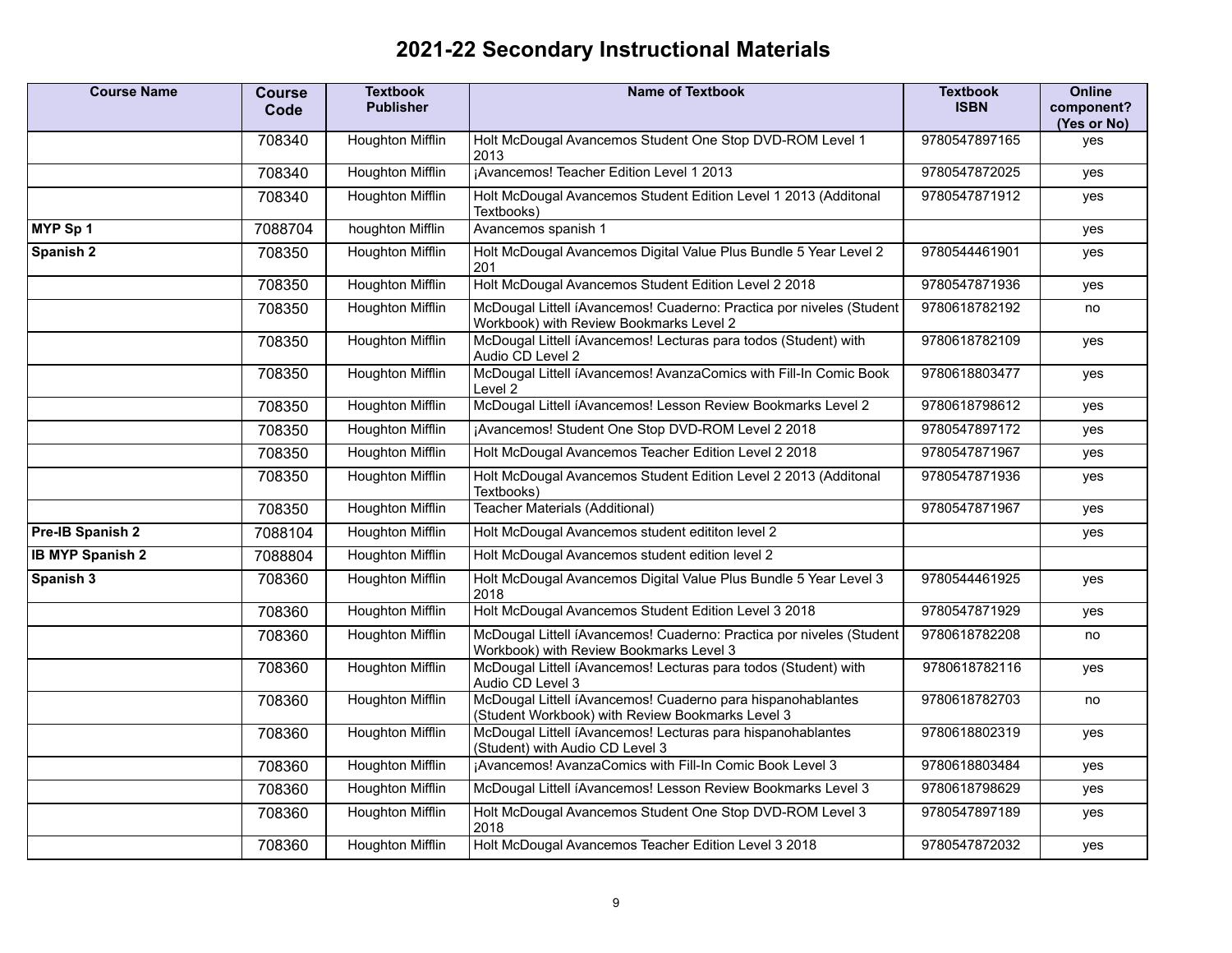## **2021-22 Secondary Instructional Materials**

| <b>Course Name</b>                                  | <b>Course</b><br>Code | <b>Textbook</b><br><b>Publisher</b> | <b>Name of Textbook</b>                                                            | <b>Textbook</b><br><b>ISBN</b> | <b>Online</b><br>component?<br>(Yes or No) |
|-----------------------------------------------------|-----------------------|-------------------------------------|------------------------------------------------------------------------------------|--------------------------------|--------------------------------------------|
|                                                     | 708360                | Houghton Mifflin                    | Holt McDougal Avancemos Student Edition Level 3 2013 (Additonal<br>Textbooks)      | 9780547871929                  | yes                                        |
|                                                     | 708360                | <b>Houghton Mifflin</b>             | <b>Teacher Materials (Additional)</b>                                              | 9780547872032                  | yes                                        |
| Pre-IB Spanish 3                                    | 7088204               | <b>Houghton Mifflin</b>             |                                                                                    |                                | yes                                        |
| <b>IB MYP Spanish 3</b>                             | 7088904               |                                     |                                                                                    |                                |                                            |
| Spanish 4                                           | 708370                | <b>Houghton Mifflin</b>             | Holt McDougal Avancemos Digital Value Plus Bundle 5 Year Level 4<br>2018           | 9780544461932                  | yes                                        |
|                                                     | 708370                | <b>Houghton Mifflin</b>             | Holt McDougal Avancemos Student Edition Level 4 2018                               | 9780547871943                  | yes                                        |
|                                                     | 708370                | <b>Houghton Mifflin</b>             | McDougal Littell (En Espa±ol! Lecturas Literarias PE with Audio CD<br>Level 4      | 9780618661701                  | yes                                        |
|                                                     | 708370                | <b>Houghton Mifflin</b>             | Holt McDougal Avancemos Student One Stop DVD-ROM Level 4<br>2018                   | 9780547897196                  | yes                                        |
|                                                     | 708370                | Houghton Mifflin                    | Holt McDougal Avancemos Teacher Edition Level 4 2018                               | 9780547872018                  | yes                                        |
|                                                     | 708370                | <b>Houghton Mifflin</b>             | Holt McDougal Avancemos Student Edition Level 4 2013 (Additonal<br>Textbooks)      | 9780547871943                  | yes                                        |
|                                                     | 708370                | <b>Houghton Mifflin</b>             | <b>Teacher Materials (Additional)</b>                                              | 9780547872018                  | yes                                        |
| <b>Spanish for Spanish Speakers</b>                 | 709300                | Vista                               | Galeria level 1 digital and text                                                   |                                |                                            |
| <b>Spanish for Spanish Speakers</b><br>$\mathbf{2}$ | 709310                | Vista                               | Galeria level 2 and text                                                           |                                |                                            |
| French 1                                            | 701320                | <b>Houghton Mifflin</b>             | Bien dit! Student Edition Level 1 2018                                             | 9780547871790                  | yes                                        |
|                                                     | 701320                | <b>Houghton Mifflin</b>             | Holt McDougal Bien Dit! Online Interactive Student Edition 5-Year<br>Level 1 2018  | 9780544463950                  | yes                                        |
|                                                     | 701320                | <b>Houghton Mifflin</b>             | Bien dit! Online Premium Add-on Package 5 Year Level 1 2018                        | 9780544462335                  | yes                                        |
|                                                     | 701320                | <b>Houghton Mifflin</b>             | Bien dit! Reading and Writing Activities Workbook Student Edition<br>Level 1A/1B/1 | 9780547951805                  | yes                                        |
|                                                     | 701320                | Houghton Mifflin                    | Bien dit! Vocabulary and Grammar Workbook Student Edition Level<br>1A/1B/1         | 9780547951867                  | y                                          |
|                                                     | 701320                | <b>Houghton Mifflin</b>             | Bien dit! Student One Stop DVD-ROM Level 1 2013                                    | 9780547897288                  | y                                          |
|                                                     | 701320                | <b>Houghton Mifflin</b>             | Bien dit! Teacher Edition Level 1 2018                                             | 9780547871707                  | у                                          |
|                                                     | 701320                | <b>Houghton Mifflin</b>             | Bien dit! Student Edition Level 1 2013 (additonal textbooks)                       | 9780547871790                  | у                                          |
| French <sub>2</sub>                                 | 701330                | Houghton Mifflin                    | Bien dit! Student Edition Level 2 2018                                             | 9780547871677                  | y                                          |
|                                                     | 701330                | Houghton Mifflin                    | Holt McDougal Bien Dit! Online Interactive Student Edition 5-Year<br>Level 2 2018  | 9780544463042                  | y                                          |
|                                                     | 701330                | <b>Houghton Mifflin</b>             | Bien dit! Online Premium Add-on Package 5 Year Level 2 2018                        | 9780544462304                  | у                                          |
|                                                     | 701330                | Houghton Mifflin                    | Bien dit! Reading and Writing Activities Workbook Student Edition<br>Level 2       | 9780547951812                  | y                                          |
|                                                     | 701330                | <b>Houghton Mifflin</b>             | Bien dit! Vocabulary and Grammar Workbook Student Edition Level 2                  | 9780547951843                  | no                                         |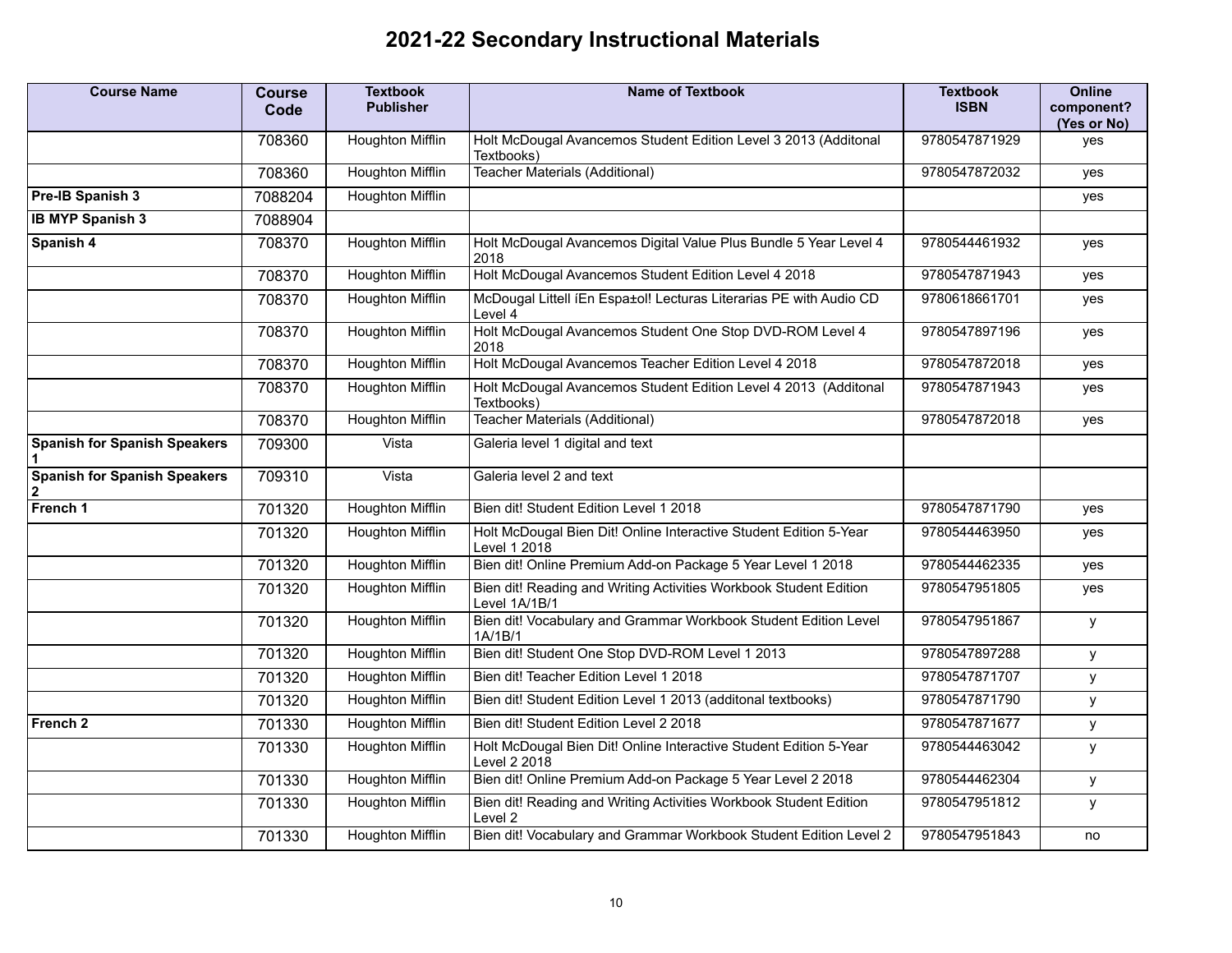| <b>Course Name</b>                     | <b>Course</b><br>Code | <b>Textbook</b><br><b>Publisher</b>  | <b>Name of Textbook</b>                                                           | <b>Textbook</b><br><b>ISBN</b> | <b>Online</b><br>component?<br>(Yes or No) |
|----------------------------------------|-----------------------|--------------------------------------|-----------------------------------------------------------------------------------|--------------------------------|--------------------------------------------|
|                                        | 701330                | Houghton Mifflin                     | Bien dit! Student eEdition DVD-ROM Level 2 2018                                   | 9780547897318                  | У                                          |
|                                        | 701330                | Houghton Mifflin                     | Bien dit! Teacher Edition Level 2 2018                                            | 9780547871721                  | у                                          |
|                                        | 701330                | Houghton Mifflin                     | Bien dit! Student Edition Level 2 2018                                            | 9780547871677                  | y                                          |
| French 3                               | 701340                | Houghton Mifflin                     | Bien dit! Student Edition Level 3 2018                                            | 9780547871691                  | y                                          |
|                                        | 701340                | Houghton Mifflin                     | Holt McDougal Bien Dit! Online Interactive Student Edition 5-Year<br>Level 3 2018 | 9780544463059                  | у                                          |
|                                        | 701340                | <b>Houghton Mifflin</b>              | Bien dit! Online Premium Add-on Package 5 Year Level 3 2018                       | 9780544462298                  | y                                          |
|                                        | 701340                | Houghton Mifflin                     | Bien dit! Reading and Writing Activities Workbook Student Edition<br>Level 3      | 9780547951829                  | y                                          |
|                                        | 701340                | <b>Houghton Mifflin</b>              | Bien dit! Vocabulary and Grammar Workbook Student Edition Level 3                 | 9780547951850                  | no                                         |
|                                        | 701340                | Houghton Mifflin                     | Bien dit! Student eEdition DVD-ROM Level 3 2018                                   | 9780547897325                  | у                                          |
|                                        | 701340                | Houghton Mifflin                     | Bien dit! Teacher Edition Level 3 2018                                            | 9780547871714                  | y                                          |
|                                        | 701340                | Houghton Mifflin                     | Bien dit! Student Edition Level 3 2018                                            | 9780547871691                  | y                                          |
| French 4<br>701350<br>701350<br>701350 |                       | <b>EMC Publishing</b>                | Passport with Print Text Package Student Account (6 yr. license)                  | 9780821976517                  | У                                          |
|                                        | <b>EMC Publishing</b> | Teacher Resource DVD- EMC Publishing | 9780821967409                                                                     | у                              |                                            |
|                                        |                       | <b>EMC Publishing</b>                | <b>Textbook Student Edition</b>                                                   | 9780821966600                  | У                                          |
| German 1                               | 702320                | Vista Higher Learner                 | L1 Mosaik Student Edition + Supersite Plus (vText) (6 yr)                         | 978-1-62680-398-3              | y                                          |
|                                        | 702320                | Vista Higher Learner                 | Teacher's Resource Box                                                            | 978-1-61857-370-4              | У                                          |
| German 2                               | 702330                | Vista Higher Learner                 | L2 Mosaik Student Edition + Supersite Plus (vText) (6 yr)                         | 978-1-62680-394-7              | у                                          |
|                                        | 702330                | Vista Higher Learner                 | Teacher's Resource Box                                                            | 978-1-61857-375-9              | y                                          |
| German 3                               | 702340                | Vista Higher Learner                 | L3 Mosaik Student Edition + Supersite Plus (vText) (6 yr)                         | 978-1-62680-399-2              | у                                          |
|                                        | 702340                | Vista Higher Learner                 | Teacher's Resource Box                                                            | 978-1-61857-377-3              | У                                          |
| German 4                               | 702350                | Vista Higher Learner                 | Denk Mal Student Edition + Supersite Plus (vText) (6 yr)                          | 978-1-62680-954-3              | у                                          |
|                                        | 702350                | Vista Higher Learner                 | Instructor's Resource Pack                                                        | 978-1-61857-957-4              | no                                         |
| Latin 1                                | 706300                | Whelock                              | Wheelock's Latin Textbook                                                         | 9780061997211                  | no                                         |
|                                        | 706300                | Whelock                              | Wheelock's Workbook                                                               | 9780060956424                  | no                                         |
| Latin 2                                | 706310                | Whelock                              | <b>Wheelock's Latin Textbook</b>                                                  | 9780061997211                  | no                                         |
|                                        | 706310                | Whelock                              | Wheelock's Workbook                                                               | 9780060956424                  | no                                         |
| Latin 3                                | 706320                | Whelock                              | Wheelock's Latin Textbook                                                         | 9780061997211                  | no                                         |
|                                        | 706320                | Whelock                              | Wheelock's Workbook                                                               | 9780060956424                  | no                                         |
| Latin 4                                | 706330                | Whelock                              | Wheelock's Latin Textbook                                                         | 9780061997211                  | no                                         |
|                                        | 706330                | Whelock                              | Wheelock's Workbook                                                               | 9780060956424                  | no                                         |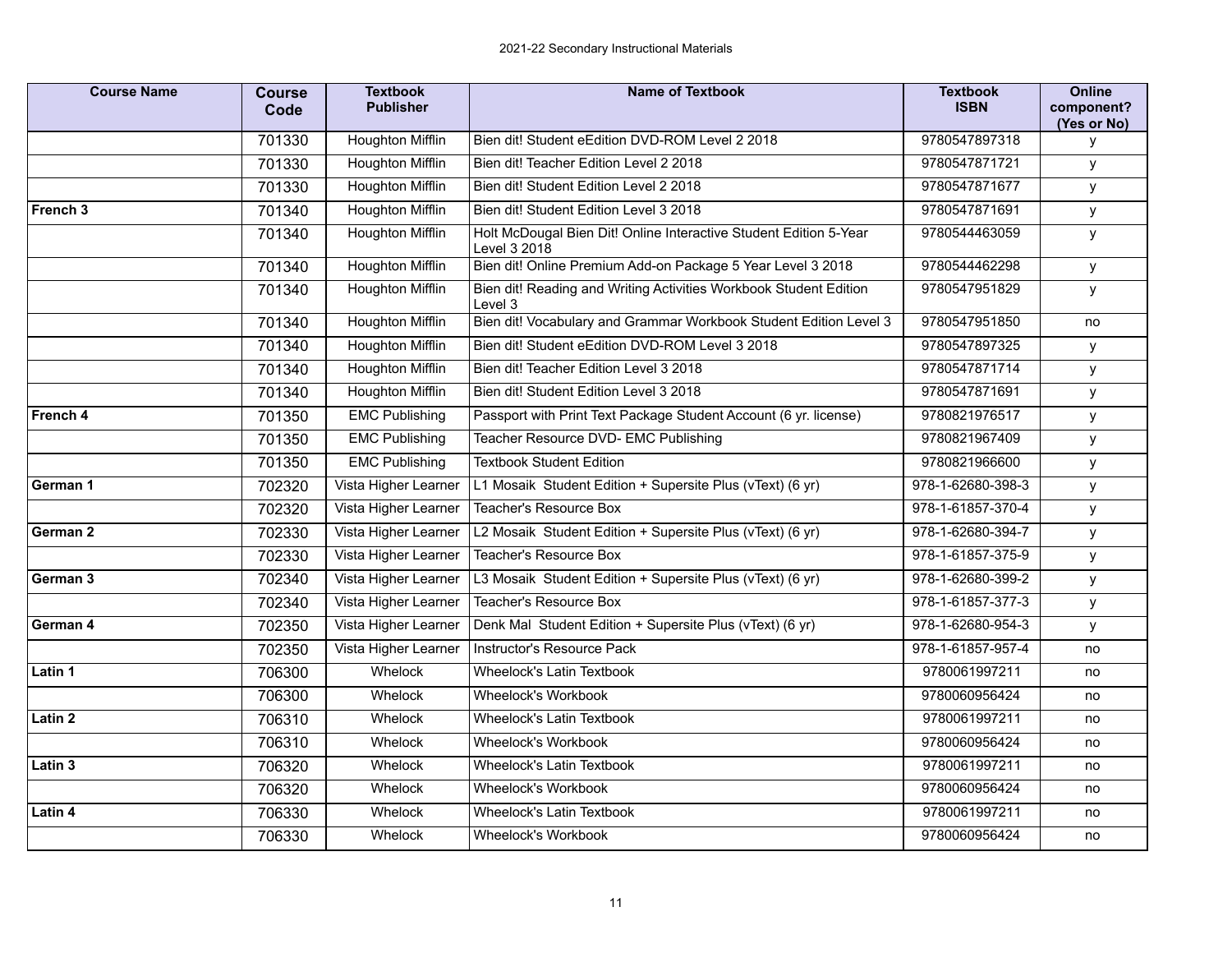| <b>Course Name</b>                                        | <b>Course</b><br>Code                               | <b>Textbook</b><br><b>Publisher</b> | <b>Name of Textbook</b>                                                                          | <b>Textbook</b><br><b>ISBN</b> | <b>Online</b><br>component?<br>(Yes or No) |
|-----------------------------------------------------------|-----------------------------------------------------|-------------------------------------|--------------------------------------------------------------------------------------------------|--------------------------------|--------------------------------------------|
| Latin 1-4                                                 | 0706300<br>0706310<br>0706320<br>0706330            | Whelock                             | Wheelock's Latin Reader                                                                          | 9780060935061                  | no                                         |
| Latin 1-4                                                 | 0706300<br>0706310<br>0706320<br>0706330            | Whelock                             | Scribblers, Sculptors, and Scribes                                                               | 9780061259180                  | no                                         |
| Latin 1-4                                                 | 0706300<br>0706310<br>0706320<br>0706330            | Whelock                             | 38 Latin Stories                                                                                 | 9780865162891                  | no                                         |
| Latin 1-4                                                 | 0706300,0<br>7063<br>10,<br>0706320,0<br>7063<br>30 | Whelock                             | Comprehensive Guide to Wheelock's Latin                                                          | 9780865167735                  | no                                         |
|                                                           |                                                     |                                     |                                                                                                  |                                |                                            |
| <b>Driver Education/Traffic Safety-</b><br><b>Classro</b> | 1900310                                             | <b>McGraw-Hill</b>                  | <b>Responsible Driving (OSE 6 Year Subscription Component</b><br><b>BSUBSC)</b>                  |                                | Yes                                        |
| <b>Career Research and Decision</b><br><b>Making</b>      | 1700380                                             | Cengage                             | <b>Investigating Your Career</b>                                                                 | 978-1-111-57550-2              | N                                          |
| M/J Intensive Language Arts-<br>7th                       | 1000012                                             | <b>HMH</b>                          | FL Literacy Intervention- Read180U Stage B/ System 44<br>(Teacher/Student Digital License 5 yr.) | 9781328039293                  | Yes                                        |
| M/J Intensive Language Arts-<br>7th                       | 1000012                                             | <b>HMH</b>                          | FL Literacy Intervention- Read180U Stage B REACH                                                 | 9781328027535                  | Yes                                        |
| <b>M/J Intensive Language Arts-</b><br>8th                | 1000014                                             | <b>HMH</b>                          | FL Literacy Intervention- Read180U Stage B/ System 44<br>(Teacher/Student Digital License 5 yr.) | 9781328039293                  | Yes                                        |
| M/J Intensive Language Arts-<br>8th                       | 1000014                                             | <b>HMH</b>                          | FL Literacy Intervention-Read180U Stage B REACH                                                  | 9781328027672                  | Yes                                        |
| <b>Intensive Language Arts-9th</b>                        | 1000412                                             | <b>HMH</b>                          | FL Literacy Intervention- Read180U Stage C/ System 44<br>(Teacher/Student Digital License 5 yr.) | 9781328039309                  | Yes                                        |
| <b>Intensive Language Arts-9th</b>                        | 1000412                                             | <b>HMH</b>                          | FL Literacy Intervention- Read180U Stage C ReaL                                                  | 9781328027689                  | Yes                                        |
| <b>Intensive Language Arts-10th</b>                       | 1000414                                             | <b>HMH</b>                          | FL Literacy Intervention- Read180U Stage C/ System 44<br>(Teacher/Student Digital License 5 yr.) | 9782328039309                  | Yes                                        |
| <b>Intensive Language Arts-10th</b>                       | 1000414                                             | <b>HMH</b>                          | FL Literacy Intervention- Read180U Stage C ReaL                                                  | 9781328027696                  | Yes                                        |
| <b>Intensive Language Arts-11th</b>                       | 1000416                                             | <b>HMH</b>                          | FL Literacy Intervention- Read180U Stage C/ System 44<br>(Teacher/Student Digital License 5 yr.) | 9781328039309                  | Yes                                        |
| <b>Intensive Language Arts-11th</b>                       | 1000416                                             | <b>HMH</b>                          | FL Literacy Intervention- Read180U Stage C ReaL                                                  | 9781328003379                  | Yes                                        |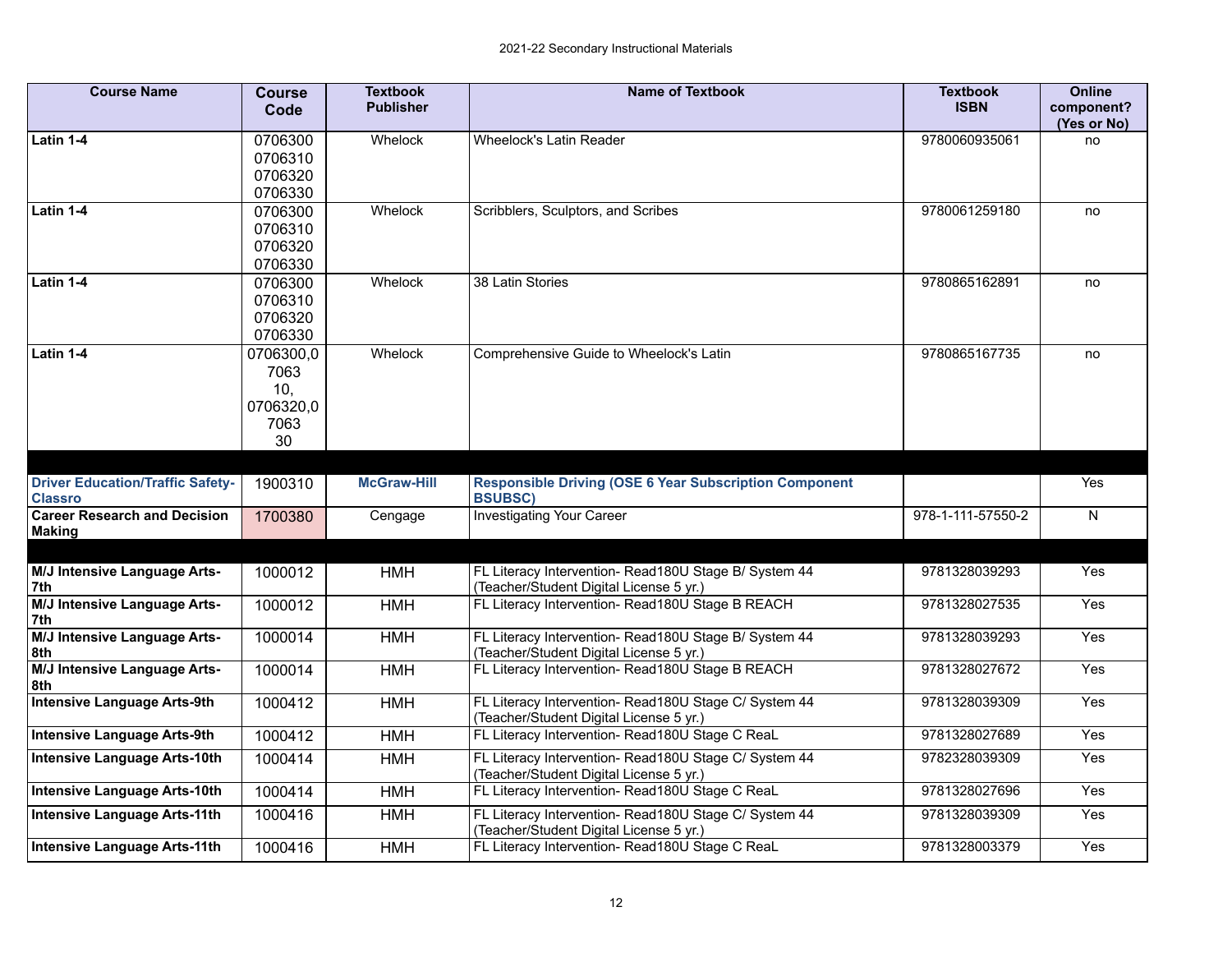| <b>Course Name</b>                                                                             | <b>Course</b><br>Code | <b>Textbook</b><br><b>Publisher</b> | <b>Name of Textbook</b>                                                                                                                               | <b>Textbook</b><br><b>ISBN</b> | <b>Online</b><br>component?<br>(Yes or No) |
|------------------------------------------------------------------------------------------------|-----------------------|-------------------------------------|-------------------------------------------------------------------------------------------------------------------------------------------------------|--------------------------------|--------------------------------------------|
| <b>Intensive Language Arts-12th</b>                                                            | 1000418               | <b>HMH</b>                          | FL Literacy Intervention- Read180U Stage C/ System 44<br>(Teacher/Student Digital License 5 yr.)                                                      | 9781328039309                  | Yes                                        |
| Intensive Language Arts-12th                                                                   | 1000418               | <b>HMH</b>                          | FL Literacy Intervention- Read180U Stage C ReaL                                                                                                       | 9781328003379                  | Yes                                        |
| <b>Orientation to Career and</b><br><b>Technical Occupations and</b><br><b>Career Planning</b> | 9100110               | Goodheart-Willcox<br>Publisher      | Learning for Earning 5th Edition 2006<br>Teacher's Wraparound Edition, Teacher's Resource Portfolio,<br>Teacher's Resource CD, Student Activity Guide |                                |                                            |
| <b>Computer Applications in</b><br><b>Business 1</b>                                           | 8200520               | Goodheart-Willcox<br>Publisher      | Principles of Information Technology - Printed Student textbook; ICT<br>Curriculum online                                                             |                                | Yes                                        |
| <b>Computer Applications in</b><br><b>Business 2</b>                                           | 8200210               | Goodheart-Willcox<br>Publisher      | Principles of Information Technology - Printed Student textbook; ICT<br>Curriculum online                                                             |                                | Yes                                        |
| <b>Digital Information Technology</b>                                                          | 8207310               | Pearson                             | Learning Microsoft Office 2013, Level 1, Level 2, Additional material<br>TestOut, LearnKey online                                                     | 9780133149531                  | Yes                                        |
| <b>Careers in Fashion Design</b>                                                               | 8209310               | <b>iCEV Multi Media</b>             | iCEV Careers in Fashion Site Student License (5 Yr.)                                                                                                  |                                | Yes                                        |
| <b>Careers in Fashion &amp; Interior</b><br>Design                                             | 8209100               | <b>iCEV Multi Media</b>             | iCEV Interior Design Techniques Site Student License (5 Yr.)                                                                                          |                                | Yes                                        |
| <b>Careers in Fashion &amp; Interior</b><br><b>Design and Career Planning</b>                  | 8209200               | <b>iCEV Multi Media</b>             | iCEV Interior Design Techniques Site Student License (5 Yr.)                                                                                          |                                | Yes                                        |
| <b>Exploring Family and</b><br><b>Consumer Sciences</b>                                        | 8960370               | <b>iCEV Multi Media</b>             | <b>iCEV Family and Consumer Science Essentials Site Student License</b><br>(5 Yr.)                                                                    |                                | Yes                                        |
| <b>Fundamentals of Culinary</b><br><b>Careers</b>                                              | 8809200               | <b>iCEV Multi Media</b>             | iCEV Fundamentals of Culinary Careers Site - Student License (5<br>Years)                                                                             |                                | Yes                                        |
| <b>Personal Development</b>                                                                    | 8500230               | Goodheart-Willcox<br>Publisher      | Exploring Life and Career-Online Instructor Resources, 6 yr Individual<br>Subscription, Printed Student Textbook                                      |                                |                                            |
| <b>Coding Fundamentals</b>                                                                     | 9009200               | Codesters                           | Codesters School Site License (1 Year) - Coding, Python, & MTA<br><b>Certification Prep</b>                                                           |                                | Yes                                        |
| <b>Exploring Technology</b>                                                                    | 8600020               | Goodheart-Willcox<br>Publisher      | Exploring Design, Technology, & Engineering                                                                                                           |                                |                                            |
| <b>Exploration of Communications</b><br><b>Technology</b>                                      | 8600030               | Glencoe                             | Technology Interactions, Harms, 2007 Student Edition w/ CD<br>Teacher Resource CD                                                                     |                                |                                            |
| <b>Exploration of Production</b><br><b>Technology</b>                                          | 8600040               | Glencoe                             | Technology Interactions, Harms, 2007 Student Edition w/ CD<br>Teacher Resource CD                                                                     |                                |                                            |
| <b>Exploration of Engineering</b><br><b>Technology</b>                                         | 8600060               | Goodheart-Willcox<br>Publisher      | Exploring Design, Technology, & Engineering                                                                                                           |                                |                                            |
| <b>Exploration of Robotics</b><br><b>Technology</b>                                            | 8600070               |                                     |                                                                                                                                                       |                                |                                            |
| <b>Accounting Applications</b>                                                                 | 8302100               |                                     |                                                                                                                                                       |                                |                                            |
| <b>Digital Information Technology</b>                                                          | 8207310               | <b>Pearson Education</b>            | Learning Microsoft Office 2013, Level 1, Level 2, Additional material<br>TestOut, LearnKey online                                                     | 9780133149531                  | Yes                                        |
| <b>Accounting Applications 1</b>                                                               | 8203310               |                                     | Intuit; Labyrinth Learning online 1-yr license: Century 21 Accounting<br>General Journal                                                              | 9780840065438                  | Yes                                        |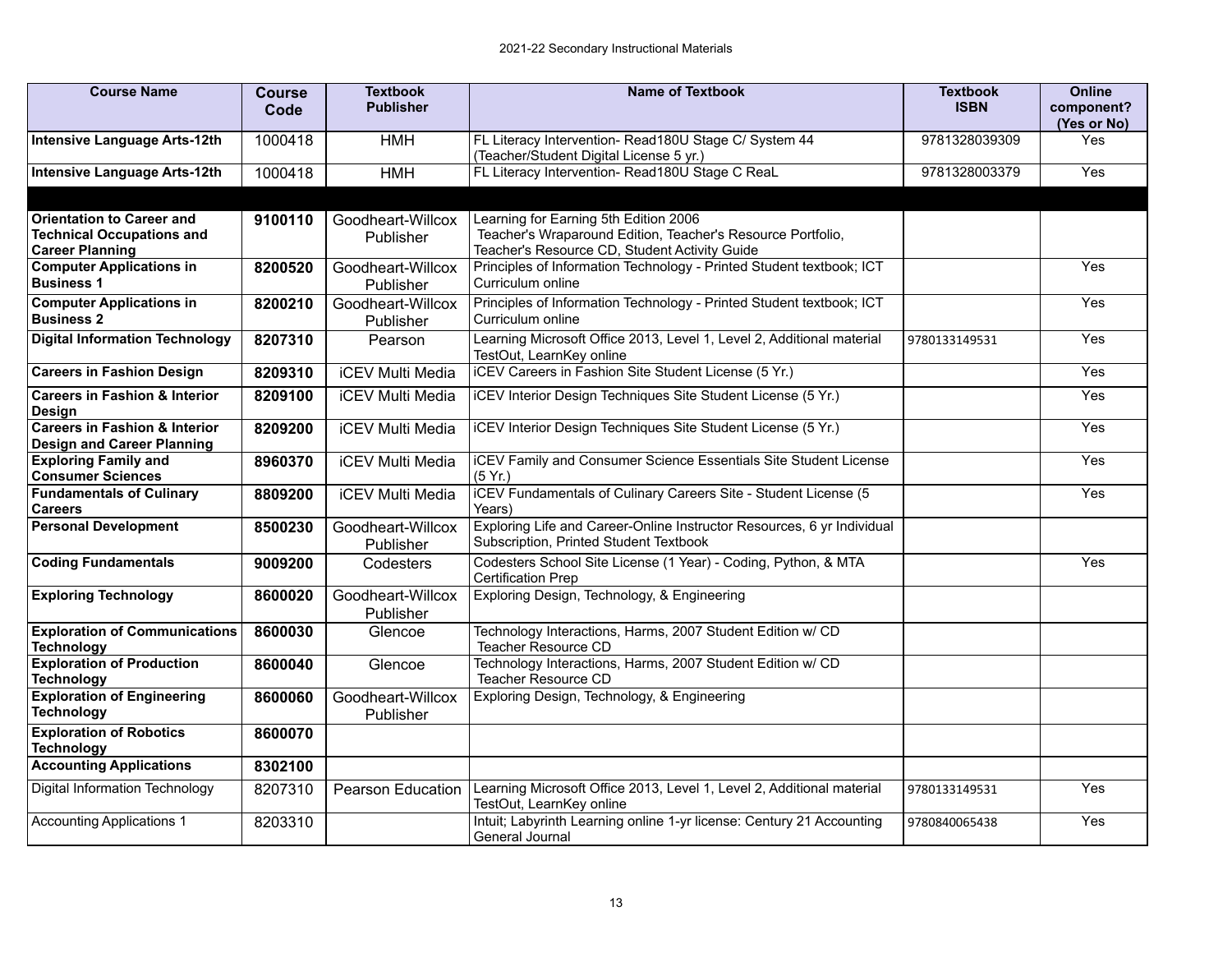| <b>Course Name</b>                                   | <b>Course</b><br>Code | <b>Textbook</b><br><b>Publisher</b> | <b>Name of Textbook</b>                                                                                               | <b>Textbook</b><br><b>ISBN</b> | <b>Online</b><br>component?<br>(Yes or No) |
|------------------------------------------------------|-----------------------|-------------------------------------|-----------------------------------------------------------------------------------------------------------------------|--------------------------------|--------------------------------------------|
| <b>Accounting Applications 2</b>                     | 8203320               | Cengage Learning                    | Century 21 Accounting: Multicolumn Journal Student Edition + Aplia<br><b>Online Working Papers</b>                    | 9781111578596                  | Yes                                        |
| A/C Refrigeration and Heating<br><b>Technology</b>   | 8723000               | Goodheart-Willcox                   | <b>OSC-Heating and Cooling</b>                                                                                        | 978-1-64925-361-3              | Yes                                        |
| A/C Refrigeration and Heating<br>Technology 1        | 8713010               | Pearson-Prentice<br>Hall            | NCCER Core Curriculum Introductory Craft Skills-Trainee Guide<br>ISBN# 9780136086369                                  |                                |                                            |
| A/C Refrigeration and Heating<br>Technology 2        | 8713020               | Pearson-Prentice<br>Hall            | HVAC Level 1 NCCER ISBN 97801334025373                                                                                |                                |                                            |
| A/C Refrigeration and Heating<br>Technology 3        | 8713030               | Pearson-Prentice<br>Hall            | HVAC Level 1 NCCER ISBN 9780133404272                                                                                 |                                |                                            |
| A/C Refrigeration and Heating<br>Technology 4        | 8713040               | Pearson-Prentice<br>Hall            | HVAC Level 1 NCCER ISBN 9780133404272                                                                                 |                                |                                            |
| <b>Administrative Office Specialist</b>              | 8212500               |                                     |                                                                                                                       |                                |                                            |
| Digital Information Technology                       | 8207310               | Pearson Education                   | Learning Microsoft Office 2013, Level 1, Level 2, Quick Books,                                                        | 9780133149531                  | Yes                                        |
| <b>Business Software Applications 1</b>              | 8212120               |                                     | Additional material TestOut, LearnKey online                                                                          |                                |                                            |
| <b>Business Software Applications 2</b>              | 8212160               |                                     |                                                                                                                       |                                |                                            |
| <b>Advanced Manufacturing</b><br><b>Technology</b>   | 9200200               |                                     |                                                                                                                       |                                |                                            |
| <b>Advanced Manufacturing</b><br>Technology 1        | 9200210               |                                     |                                                                                                                       |                                |                                            |
| <b>Advanced Manufacturing</b><br>Technology 2        | 9200220               |                                     |                                                                                                                       |                                |                                            |
| <b>Advanced Manufacturing</b><br>Technology 3        | 9200230               |                                     |                                                                                                                       |                                |                                            |
| <b>Applied Cybersecurity</b>                         | 9001300               |                                     |                                                                                                                       |                                |                                            |
| Digital Information Technology                       | 8207310               | <b>Pearson Education</b>            | Learning Microsoft Office 2013, Level 1, Level 2, Quick Books,<br>Additional material TestOut, LearnKey online        | 9780133149531                  | Yes                                        |
| <b>Computer and Network Security</b><br>Fundamentals | 9001320               |                                     |                                                                                                                       |                                |                                            |
| <b>Cybersecurity Essentials</b>                      | 9001330               |                                     |                                                                                                                       |                                |                                            |
| <b>Applied</b><br>EngineeringTechnology              | 8401100               |                                     |                                                                                                                       |                                |                                            |
| Applied Engineering Technology                       | 8401110               | Goodheart-Willcox<br>Publisher      | Technology by R. Thomas Wright, 2008 Student Text<br>Student Activity Manual, Teacher's Wraparound Edition, Teacher's |                                |                                            |
| Appiled Engineering Technology                       | 8401120               |                                     | Resource Binder, Teacher Resource CD<br>SolidProfessor Software for CSWA Exam Preparation                             |                                |                                            |
| Applied Engineering Technology<br>Ш                  | 8401130               |                                     |                                                                                                                       |                                |                                            |
| Applied Engineering Technology<br>Ш                  | 8401130               |                                     |                                                                                                                       |                                |                                            |
| <b>Applied Robotics</b>                              | 9410100               |                                     |                                                                                                                       |                                |                                            |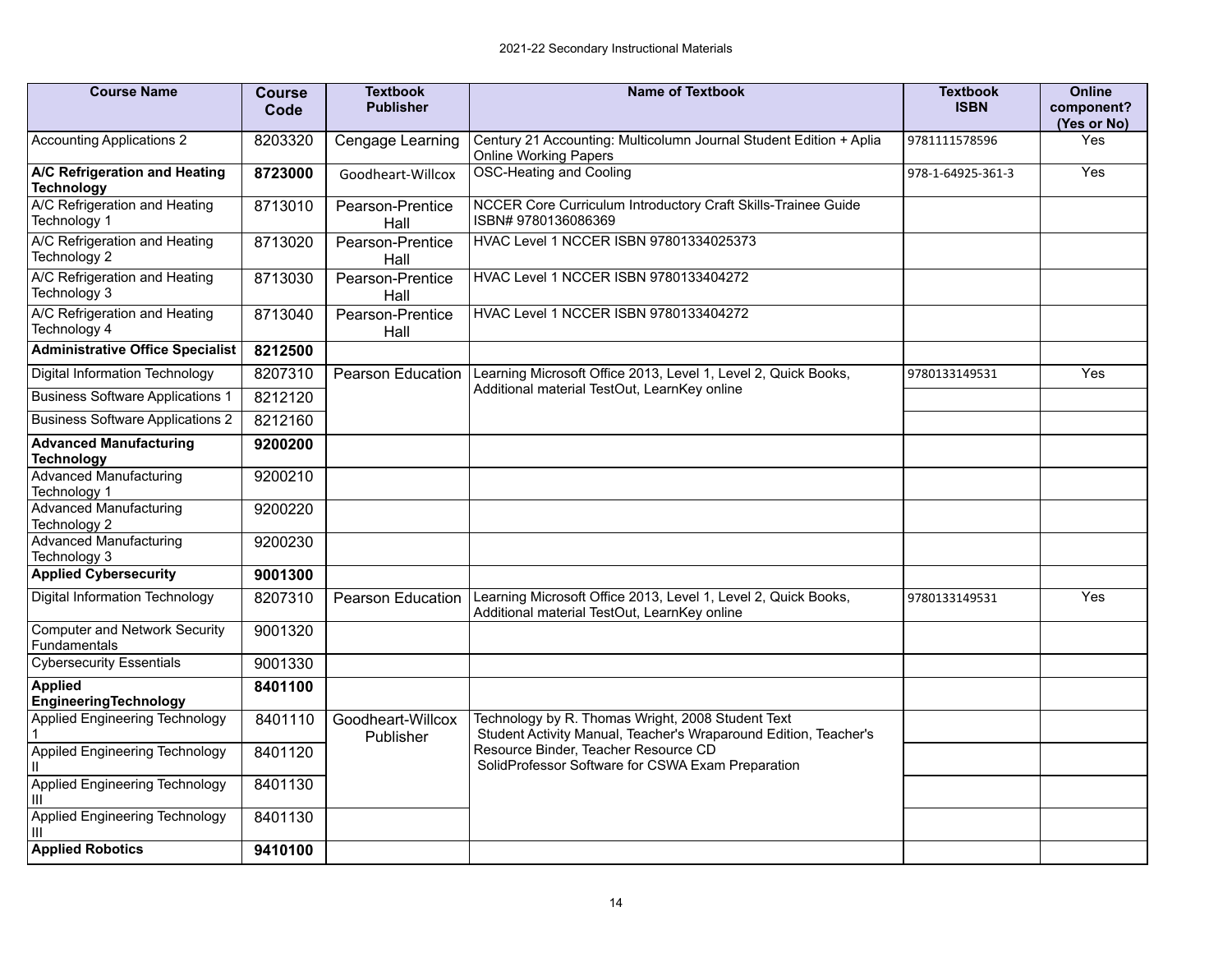| <b>Course Name</b>                                               | <b>Course</b><br>Code | <b>Textbook</b><br><b>Publisher</b> | <b>Name of Textbook</b>                                                                                                                             | <b>Textbook</b><br><b>ISBN</b> | <b>Online</b><br>component?<br>(Yes or No) |
|------------------------------------------------------------------|-----------------------|-------------------------------------|-----------------------------------------------------------------------------------------------------------------------------------------------------|--------------------------------|--------------------------------------------|
| <b>Foundations of Robotics</b>                                   | 9410110               |                                     |                                                                                                                                                     |                                |                                            |
| Robotic Design Essentials                                        | 9410120               |                                     |                                                                                                                                                     |                                |                                            |
| Robotic Systems                                                  | 9410130               |                                     |                                                                                                                                                     |                                |                                            |
| <b>Architectural Drafting</b>                                    | 8101100               |                                     |                                                                                                                                                     |                                |                                            |
| Drafting 1                                                       | 8725010               |                                     | Technical Drawing (with CD), 2005, 5th Edition by Gotech, Chaulk,                                                                                   |                                |                                            |
| Drafting 2                                                       | 8725020               |                                     | and Richman, e.Resource CD-ROM, Workbook, AutoCAD Design<br>Academy 2012                                                                            |                                |                                            |
| Drafting 3                                                       | 8725030               |                                     |                                                                                                                                                     |                                |                                            |
| Drafting 4                                                       | 8725040               |                                     |                                                                                                                                                     |                                |                                            |
| <b>Automotive Collision</b>                                      | 8709000               |                                     |                                                                                                                                                     |                                |                                            |
| <b>Technology</b>                                                |                       |                                     |                                                                                                                                                     |                                |                                            |
| Automotive Collision Paint and<br><b>Body Assistant</b>          | 9514010               | Goodheart-Willcox<br>Publisher      | Auto Collision Repair & Refinishing Crandell, 1st Edition 2014<br>Student, Instructor Manual, E Resources and Disks /New On-Line                    | 978-1-64925-199-2              | Yes                                        |
| Automotive Collision Paint and<br><b>Refinishing Assistant 1</b> | 9514020               |                                     | Book On-Line Suite-Auto Collision Repair 1 year Class License<br>(2017)                                                                             |                                |                                            |
| Automotive Collision Paint and<br>Refinishing Assistant 2        | 9514030               | Cengage Learning                    | Auto Body Repair Technology - Duffy, 2004 Student textbook,<br>Instructional Manual, E-Resource, Tech Manual                                        |                                |                                            |
| Automotive Collision Paint and<br>Refinishing Assistant 3        | 9514040               |                                     |                                                                                                                                                     |                                |                                            |
| Automotive Collision Non-<br>Structural Damage Assistant 1       | 9514050               |                                     |                                                                                                                                                     |                                |                                            |
| <b>Automotive Maintenance and</b><br><b>Light Repair</b>         | 9504100               |                                     |                                                                                                                                                     |                                |                                            |
| Automotive Maintenance and<br>Light Repair 1                     | 9504110               | Goodheart-Willcox<br>Publisher      | 2014 Modern Automotive Technology 8th edition, E. Resources and<br>Resource Disc./New On-Line Book- Modern Auto Tech 1 year class<br>license (2017) | 987-1-64925-257-9              | Yes                                        |
| Automotive Maintenance and<br>Light Repair 2                     | 9504120               |                                     |                                                                                                                                                     |                                |                                            |
| Automotive Maintenance and<br>Light Repair 3                     | 9504130               |                                     | 2014 Modern Automotive Technology Workbooks                                                                                                         |                                |                                            |
| Automotive Maintenance and<br>Light Repair 4                     | 9504140               | Jones - Barttlet<br>Learning        | CDX Automotive ~ Fundamentals of Automotive Technology,<br>Additional yearly on-line subcription                                                    |                                |                                            |
| Automotive Maintenance and<br>Light Repair 5                     | 9504150               |                                     |                                                                                                                                                     |                                |                                            |
| Automotive Maintenance and<br>Light Repair 6                     | 9504160               |                                     |                                                                                                                                                     |                                |                                            |
| <b>Avaition Assembly &amp;</b><br><b>Fabrication</b>             | 9540700               |                                     |                                                                                                                                                     |                                |                                            |
| <b>Private Pilot Ground School</b>                               | 9540610               |                                     |                                                                                                                                                     |                                |                                            |
| Avaition Assembly Technician I                                   | 9540710               |                                     |                                                                                                                                                     |                                |                                            |
| Avaition Assembly Technician II                                  | 9540720               |                                     |                                                                                                                                                     |                                |                                            |
|                                                                  |                       |                                     |                                                                                                                                                     |                                |                                            |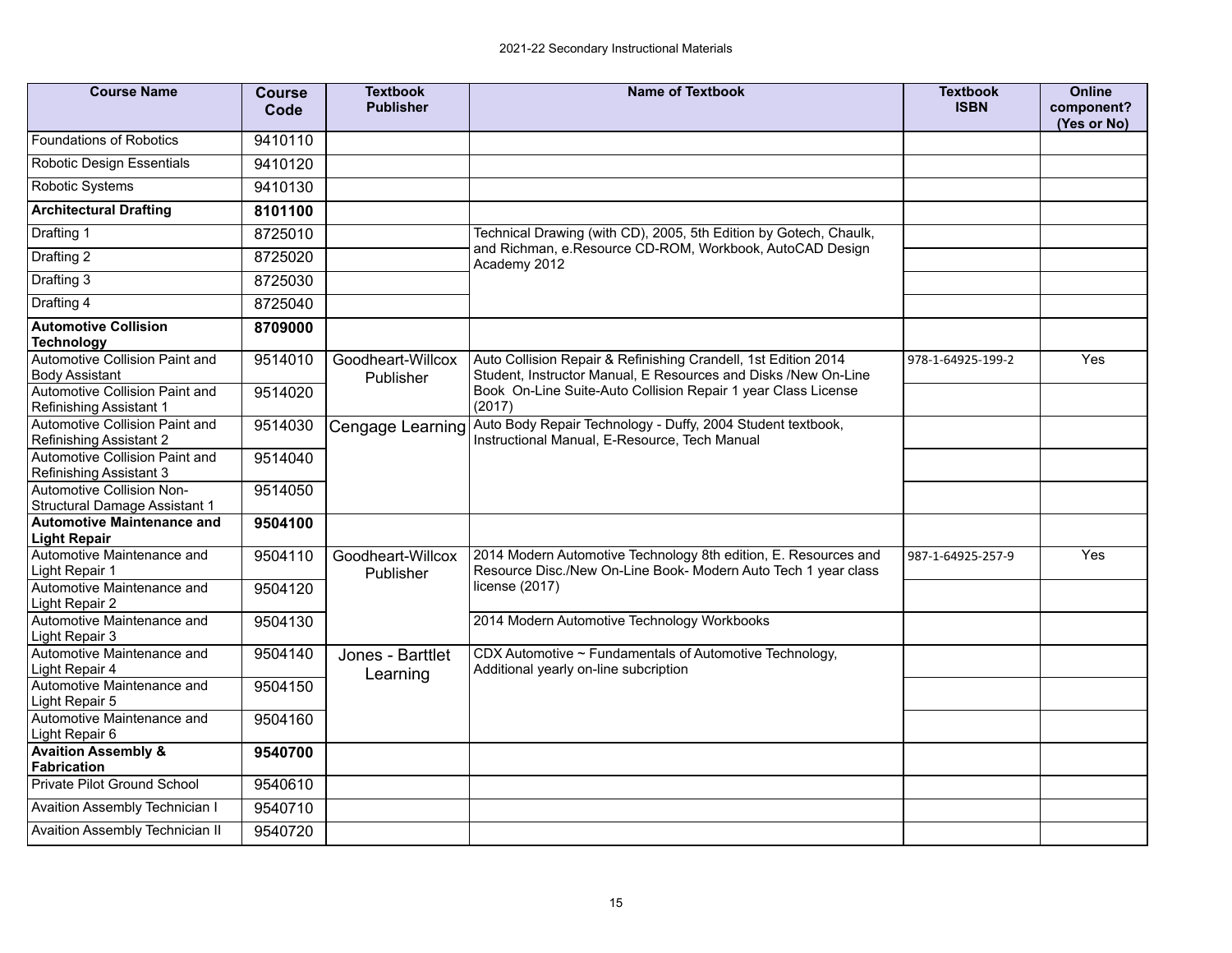| <b>Course Name</b>                                  | <b>Course</b><br>Code | <b>Textbook</b><br><b>Publisher</b> | <b>Name of Textbook</b>                                                                                        | <b>Textbook</b><br><b>ISBN</b> | <b>Online</b><br>component?<br>(Yes or No) |
|-----------------------------------------------------|-----------------------|-------------------------------------|----------------------------------------------------------------------------------------------------------------|--------------------------------|--------------------------------------------|
| Avaition Assembly Technician III                    | 9540730               |                                     |                                                                                                                |                                |                                            |
| <b>Building Construction</b><br><b>Technologies</b> | 8720300               | <b>Pearson Education</b>            | NCCER Core Curriculum Craft Skills Trainee Guide, ISBN #<br>9780136086369                                      |                                |                                            |
| <b>Building Construction</b><br>Technologies 1      | 8720310               |                                     |                                                                                                                |                                |                                            |
| <b>Building Construction</b><br>Technologies 2      | 8720320               |                                     | Pearson Education Carpentry Level 1, ISBN # 9780134186245                                                      |                                |                                            |
| <b>Building Construction</b><br>Technologies 3      | 8720330               |                                     |                                                                                                                |                                |                                            |
| <b>Criminal Justice Operations</b>                  | 8918000               |                                     |                                                                                                                |                                |                                            |
| <b>Criminal Justice Operations 1</b>                | 8918010               | Pearson, Cengage                    | Criminal Justice Today An Introductory Text for the 21st Century,                                              | 9781337639927                  | Yes                                        |
| <b>Criminal Justice Operations 2</b>                | 8918020               |                                     | Student and Teacher/ MindTap Introduction to Criminal Justice, 16th<br>Edition                                 |                                |                                            |
| <b>Criminal Justice Operations 3</b>                | 8918030               |                                     |                                                                                                                |                                |                                            |
| <b>Criminal Justice Operations 4</b>                | 8918040               |                                     |                                                                                                                |                                |                                            |
| <b>Culinary Arts</b>                                | 8800500               |                                     |                                                                                                                |                                |                                            |
| Culinary Arts 1                                     | 8800510               | <b>NRAEF</b>                        | Foundation of Restaurant Management & Culinary Arts 1                                                          | 9780132550772                  |                                            |
|                                                     |                       | <b>FRLA</b>                         | SafeStaff Manager Review Guide                                                                                 |                                |                                            |
| Culinary Arts 2                                     | 8800520               | <b>NRAEF</b>                        | Foundation of Restaurant Management & Culinary Arts 2                                                          | 9780132550727                  |                                            |
|                                                     |                       | Wley                                | <b>Professional Cooking</b>                                                                                    |                                |                                            |
| Culinary Arts 3                                     | 8800530               | <b>NRAEF</b>                        | ServSafe Essentials, 6th & 7th Editions                                                                        |                                |                                            |
| Culinary Arts 4                                     | 8800540               |                                     |                                                                                                                |                                |                                            |
| <b>Dental Aide</b>                                  | 8417140               |                                     |                                                                                                                |                                |                                            |
| Health Science Anatomy &<br>Physiology              | 8417100               | Cengage                             | <b>Body Structures and Functions</b>                                                                           |                                |                                            |
| <b>Health Science Foundations</b>                   | 8417110               | Pearson                             | Health Science Fundamentals: Exploring Career Pathways                                                         |                                |                                            |
| Dental Aide 3                                       | 8417141               | Delmar                              | Dental Assisting, 2nd Edition                                                                                  |                                |                                            |
|                                                     |                       | <b>Thomson Delmar</b>               | Dental Assisting, A Comprehensive Approach                                                                     |                                |                                            |
| <b>Digital Design</b>                               | 8209600               |                                     |                                                                                                                |                                |                                            |
| Digital Information Technology                      | 8207310               | Pearson Education                   | Learning Microsoft Office 2013, Level 1, Level 2, Quick Books,<br>Additional material TestOut, LearnKey online | 9780133149531                  | Yes                                        |
| Digital Design 1                                    | 8209510               | Cengage Learning                    | The Design Collection Revealed Creative Cloud Student Edition +                                                |                                |                                            |
| Digital Design 2                                    | 8209520               |                                     | MindTap Reader + CourseMate Instant Access; additional MSi and<br>BrainBuffet online.                          |                                |                                            |
| Digital Design 3                                    | 8209530               |                                     |                                                                                                                |                                |                                            |
| Digital Media / Multimedia<br>Design                | 8201200               |                                     |                                                                                                                |                                |                                            |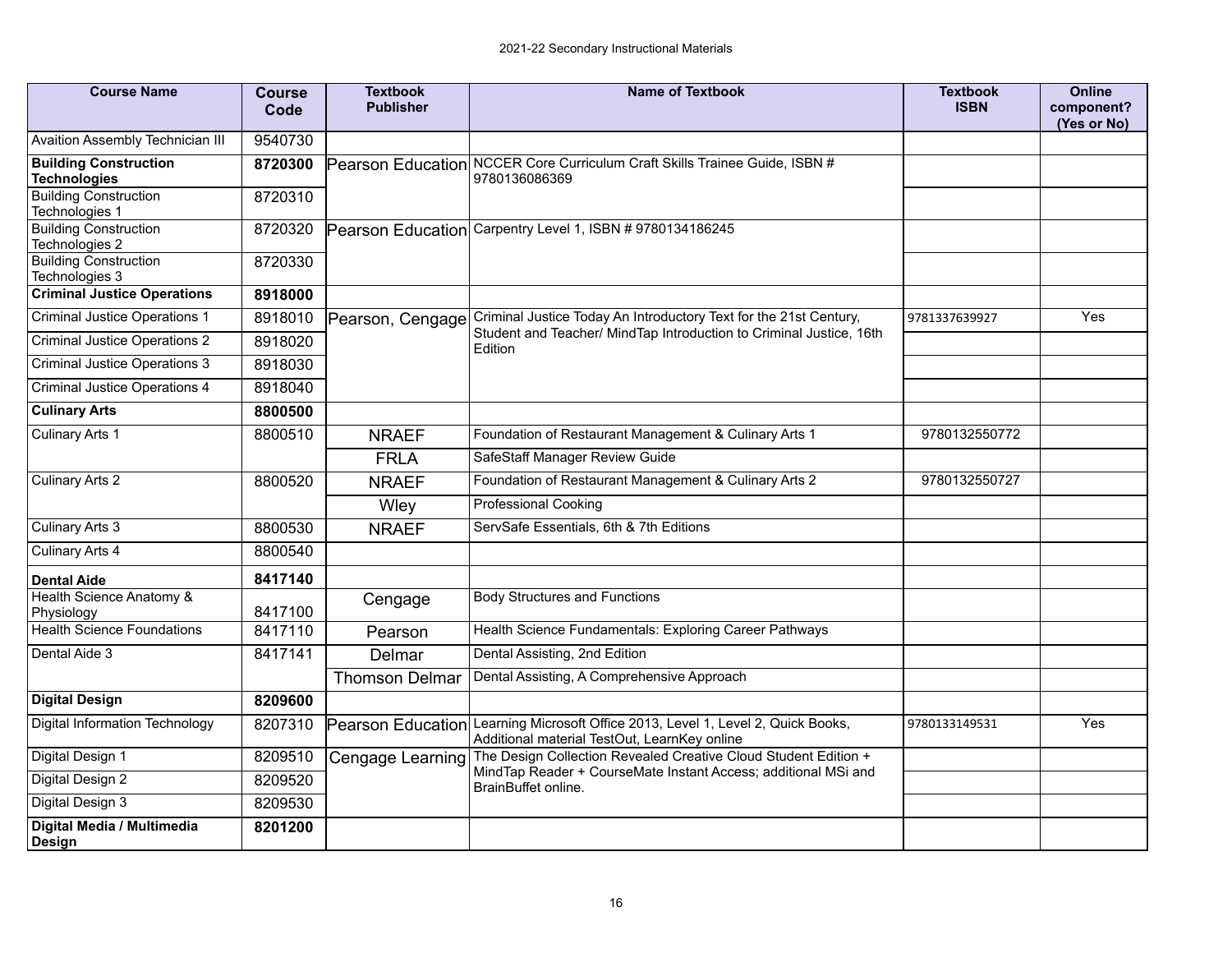| <b>Course Name</b>                                                                                                                 | <b>Course</b><br>Code | <b>Textbook</b><br><b>Publisher</b>                 | <b>Name of Textbook</b>                                                                                                                                                                     | <b>Textbook</b><br><b>ISBN</b> | <b>Online</b><br>component?<br>(Yes or No) |
|------------------------------------------------------------------------------------------------------------------------------------|-----------------------|-----------------------------------------------------|---------------------------------------------------------------------------------------------------------------------------------------------------------------------------------------------|--------------------------------|--------------------------------------------|
| Digital Information Technology                                                                                                     | 8207310               | <b>Pearson Education</b>                            | Learning Microsoft Office 2013, Level 1, Level 2, Quick Books,<br>Additional material TestOut, LearnKey online                                                                              | 9780133149531                  | Yes                                        |
| Digital Media/Multimedia<br>Foundations 2                                                                                          | 8201220               | Cengage Learning                                    | The Design Collection Revealed Creative Cloud Student Edition +<br>MindTap Reader + CourseMate Instant Access; additional MSi and                                                           |                                |                                            |
| Digital Media/Multimedia<br>Foundations 3                                                                                          | 8201230               |                                                     | BrainBuffet online.                                                                                                                                                                         |                                |                                            |
| Digital Media/Multimedia<br>Foundations 6                                                                                          | 8201260               |                                                     |                                                                                                                                                                                             |                                |                                            |
| <b>Digital Video Technology</b>                                                                                                    | 8201400               |                                                     |                                                                                                                                                                                             |                                |                                            |
| Digital Video Technology 1                                                                                                         | 8201410               |                                                     |                                                                                                                                                                                             |                                |                                            |
| Digital Video Technology 2                                                                                                         | 8201420               |                                                     |                                                                                                                                                                                             |                                |                                            |
| Digital Video Technology 3                                                                                                         | 8201430               |                                                     |                                                                                                                                                                                             |                                |                                            |
| Digital Video Technology 4                                                                                                         | 8201440               |                                                     |                                                                                                                                                                                             |                                |                                            |
| Digital Video Technology 5                                                                                                         | 8201450               |                                                     |                                                                                                                                                                                             |                                |                                            |
| <b>Drafting</b>                                                                                                                    | 8725000               |                                                     |                                                                                                                                                                                             |                                |                                            |
| Drafting 1                                                                                                                         | 8725010               |                                                     |                                                                                                                                                                                             |                                |                                            |
| Drafting 2                                                                                                                         | 8725020               |                                                     |                                                                                                                                                                                             |                                |                                            |
| Drafting 3                                                                                                                         | 8725030               |                                                     |                                                                                                                                                                                             |                                |                                            |
| Drafting 4                                                                                                                         | 8725040               |                                                     |                                                                                                                                                                                             |                                |                                            |
| Early Childhood Education ~~<br>Early Childhood Education -<br>Infant/Toddler Specialization,<br><b>College Credit Certificate</b> | 8405100               |                                                     |                                                                                                                                                                                             |                                |                                            |
| Early Childhood Education 1                                                                                                        | 8405110               | Houghton Mifflin                                    | Working With Young Children 8th edition 2016                                                                                                                                                |                                |                                            |
| Early Childhood Education 2                                                                                                        | 8405120               | Loving Guidance<br>Inc.                             | Student Activity Guide, The Observation Guide, Teacher's Resource<br>Portfolio, Teacher's Resource CD, Teacher's PowerPoint<br>Presentations, Mastering CDA Competencies & Answer Key. PreK |                                |                                            |
| Early Childhood Practicum                                                                                                          | <b>EEC 1942</b>       |                                                     | <b>DCF Books</b>                                                                                                                                                                            |                                |                                            |
| Early Childhood Curriculum                                                                                                         | <b>EEC1200</b>        | Scholastic Book<br>Club & Committee<br>for Children | Second Step PreK Kit, DCF Books                                                                                                                                                             |                                |                                            |
| Conflict Resolution in Early<br>Childhood Education                                                                                | <b>EEC 2710</b>       | <b>BPS Print shop</b>                               | <b>DCF Books</b>                                                                                                                                                                            |                                |                                            |
| Assessment in Early Childhood<br>Education                                                                                         | <b>EEC 1601</b>       | WestEd                                              | DVD's, Curriculum Guides, Trainers Manual - The Program for Infant<br><b>Toddler Care</b>                                                                                                   |                                |                                            |
|                                                                                                                                    |                       | <b>Books A Million</b>                              | I Love Letters                                                                                                                                                                              |                                |                                            |
|                                                                                                                                    |                       | <b>CENGAGE</b><br>Learning                          | Infants and Toddlers-book                                                                                                                                                                   |                                |                                            |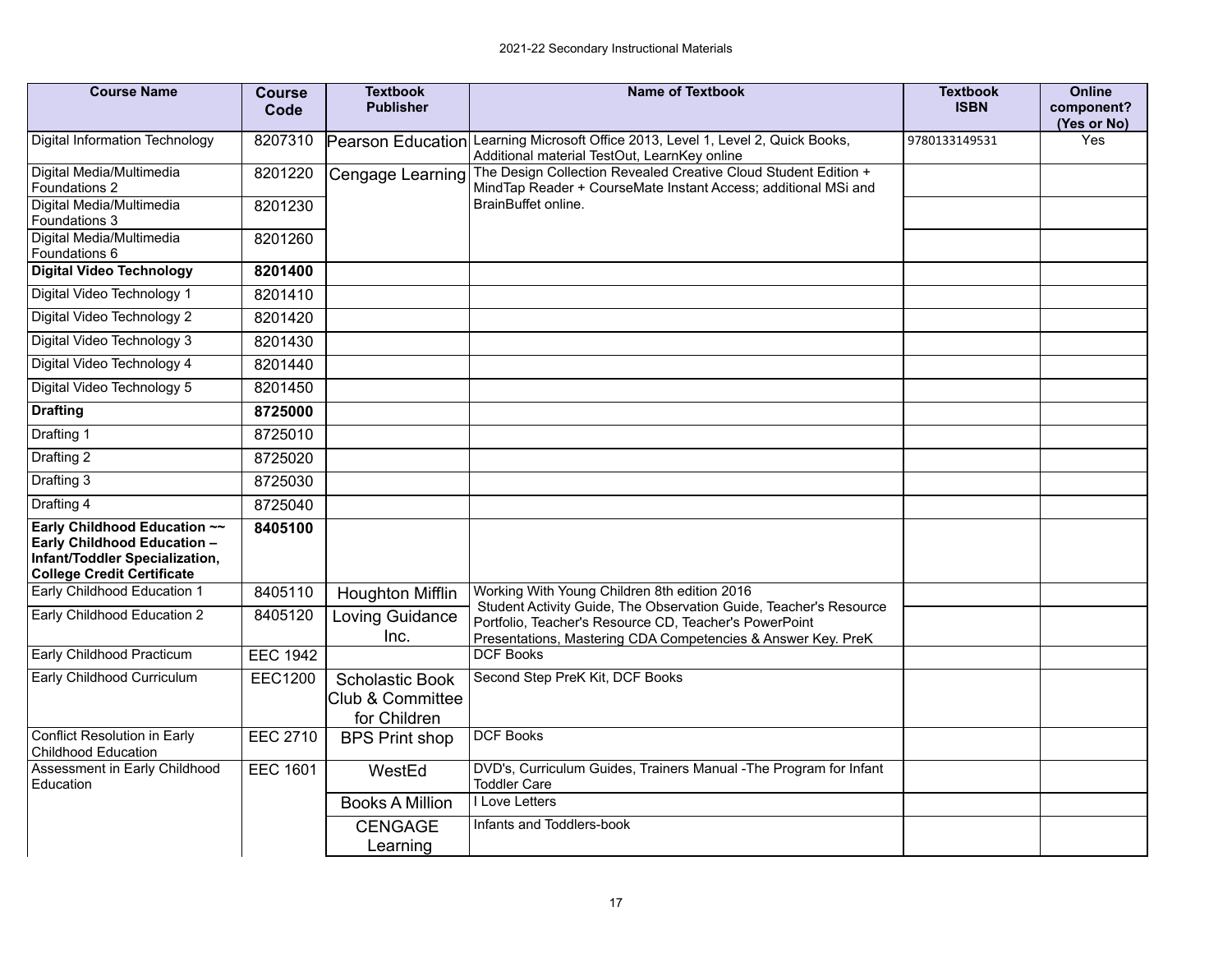| <b>Course Name</b>                                                | <b>Course</b><br>Code | <b>Textbook</b><br><b>Publisher</b>        | <b>Name of Textbook</b>                                                                                                                                                                                | <b>Textbook</b><br><b>ISBN</b> | <b>Online</b><br>component?<br>(Yes or No) |
|-------------------------------------------------------------------|-----------------------|--------------------------------------------|--------------------------------------------------------------------------------------------------------------------------------------------------------------------------------------------------------|--------------------------------|--------------------------------------------|
|                                                                   |                       | Houghton Mifflin                           | Math Concept Cards                                                                                                                                                                                     |                                |                                            |
|                                                                   |                       |                                            | <b>BCC Generated Notebook</b>                                                                                                                                                                          |                                |                                            |
| Early Childhood Education 4                                       | 8405140               | Council for<br>Professional<br>Recognition | The Child Development Association National Credentialing Program<br>and CDA Competency Standards: Preschool Edition. DCF Books                                                                         |                                |                                            |
| <b>Emergency Medical Responder</b>                                | 8417170               |                                            |                                                                                                                                                                                                        |                                |                                            |
| Health Science Anatomy &<br>Physiology                            | 8417100               | Cengage                                    | <b>Body Structures and Functions</b>                                                                                                                                                                   |                                |                                            |
| <b>Health Science Foundations</b>                                 | 8417110               | Pearson                                    | Health Science Fundamentals: Exploring Career Pathways                                                                                                                                                 |                                |                                            |
| <b>Emergency Medical Responder 3</b>                              | 8417171               | Pearson AGS<br>Gloge                       | First Responder, Student Textbook, 2009                                                                                                                                                                |                                |                                            |
| <b>Environmental Water &amp;</b><br><b>Reclamation Technology</b> | 8007300               |                                            |                                                                                                                                                                                                        |                                |                                            |
| Introduction to Environmental<br>Water Technology                 | 8007110               | <b>AWWA</b>                                | Algae Manual                                                                                                                                                                                           |                                |                                            |
|                                                                   |                       |                                            | Set of Water Supply Operation Texts                                                                                                                                                                    |                                |                                            |
|                                                                   |                       |                                            | DVDs: Desalination; Careers; Operations                                                                                                                                                                |                                |                                            |
|                                                                   |                       |                                            | Waternet Bibliographic Database                                                                                                                                                                        |                                |                                            |
| Intermediate Environmental<br>Water Technology                    | 8007120               | FL Gateway<br>College                      | Drinking Water Treatment, Operations; ISBN 978-0-558780852- FL.<br>Gateway College ROWE Waste Water Treatment Operation, ISBN<br>978-0-558-780920 FL Gateway College ROWE                              |                                |                                            |
| <b>Advanced Environmental Water</b><br>Technology                 | 8007130               | <b>FDEP</b>                                | FDEP Operators Handbook                                                                                                                                                                                |                                |                                            |
| <b>Exercise Science</b>                                           | 8417000               |                                            |                                                                                                                                                                                                        |                                |                                            |
| Health Science Anatomy &<br>Physiology                            | 8417100               | Cengage                                    | <b>Body Structures and Functions</b>                                                                                                                                                                   |                                |                                            |
| <b>Health Science Foundations</b>                                 | 8417110               | Pearson                                    | Health Science Fundamentals: Exploring Career Pathways                                                                                                                                                 |                                |                                            |
| <b>Exercise Science</b>                                           | 8417120               | Pearson                                    | Anatomy & Physiology & Disease, An interactive Journey for Health<br>Professionals                                                                                                                     |                                |                                            |
| <b>Fashion Technology and</b><br><b>Design Services</b>           | 8506400               |                                            |                                                                                                                                                                                                        |                                |                                            |
| Design Services Core                                              | 8506405               | Pearson                                    | Clothing, Fashion Fabrics, and Construction 5th Edition 2008 Student<br>Activity Manual, Student Workbook-TAE, Teacher Resource Guide,<br>Teaching & Learning Resource, ExamView Pro Test Generator CD |                                |                                            |
| Principles of Fashion Technology<br>and Design Services           | 8506410               | <b>NOCTI</b>                               | <b>NOCTI Study Guides and Pretests</b>                                                                                                                                                                 |                                | Yes                                        |
| Pattern Design Techniques                                         | 8506420               | Conselle L.C.                              | Learn Adobe Illustrator CC for Graphic Design & Illustration: Adobe<br>Certified Associate Exam Preparation. Fabulous Fit- book                                                                        |                                | Yes                                        |
| <b>Fashion Design Specialist</b>                                  | 8506430               | <b>Wild Ginger</b><br>Software, Inc.       | <b>Wild Ginger Software</b>                                                                                                                                                                            |                                | Yes                                        |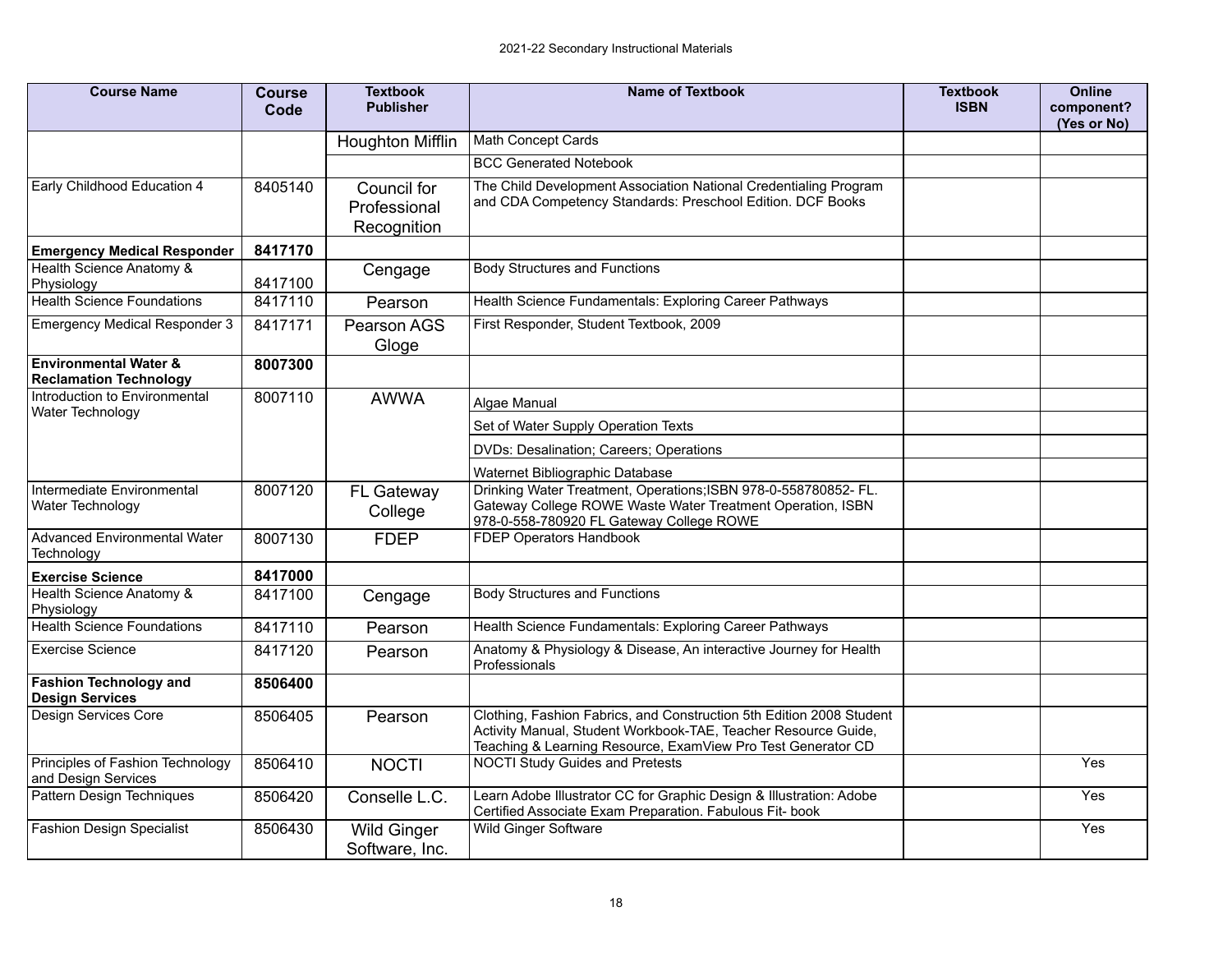| <b>Course Name</b>                                   | <b>Course</b><br>Code | <b>Textbook</b><br><b>Publisher</b>    | <b>Name of Textbook</b>                                                                                                                                                   | <b>Textbook</b><br><b>ISBN</b> | <b>Online</b><br>component?<br>(Yes or No) |
|------------------------------------------------------|-----------------------|----------------------------------------|---------------------------------------------------------------------------------------------------------------------------------------------------------------------------|--------------------------------|--------------------------------------------|
| <b>Finance</b>                                       | 8815100               |                                        |                                                                                                                                                                           |                                |                                            |
| <b>Business Communication &amp;</b><br>Technology    | 8815150               | Pearson<br>Education                   | Personal Financial Literacy Print Student Edition with MyFinanceLab<br>with Pearson e-text                                                                                |                                |                                            |
|                                                      |                       | Cengage<br>Learning                    | Learning Microsoft Office 2013, Level 1, Level 2, Quick Books,<br>Additional material TestOut, LearnKey online                                                            |                                |                                            |
| <b>Economics and Financial</b><br>Services           | 8815110               | Goodheart-<br><b>Willcox Publisher</b> | Principles of Business, Marketing, and Finance - Bundle (Text +<br>Online Learning Suite) 6yr Classroom Subscription                                                      |                                |                                            |
| <b>Personal Finance</b>                              | 8815120               | Cengage<br>Learning                    | Managing Your Personal Finances Book and<br><b>Student Activity Guide</b>                                                                                                 |                                |                                            |
|                                                      |                       | Knowledge<br><b>Matters</b>            | Virtual Business / Finance                                                                                                                                                |                                |                                            |
|                                                      |                       | Southwestern                           | <b>Managing Your Personal Finances</b>                                                                                                                                    |                                |                                            |
| <b>Financial Internship</b>                          | 8815130               |                                        | N/A                                                                                                                                                                       |                                |                                            |
| Finance Cooperative Education<br>OJT                 | 8501420               |                                        | N/A                                                                                                                                                                       |                                |                                            |
| <b>Accounting Applications 1</b>                     | 8203310               | Cengage<br>Learning                    | Century 21 Accounting: Multicolumn Journal Student Edition + Aplia<br>Online Working Papers; Labyrinth Learning                                                           | 9780840065438                  | Yes                                        |
| Game / Simulation / Animation /<br>Programmimg       | 8208300               |                                        |                                                                                                                                                                           |                                |                                            |
| <b>Game &amp; Simulation Foundations</b>             | 8208110               | Goodheart-Wilcox                       | Video Game Design Foundations - Bundle (Text + Online Student<br>Center)                                                                                                  |                                | Yes                                        |
| Game & Simulation Design                             | 8208120               | CompuScholar                           | 1 Year Site License - SY 2020-2021 (Unity Game Programming)                                                                                                               |                                | Yes                                        |
| Game & Simulation and<br>Programming                 | 8208330               | CompuScholar                           | 1 Year Site License - SY 2020-2021 (Unity Game Programming)                                                                                                               |                                | Yes                                        |
| <b>Hospitality and Tourism</b><br><b>Management</b>  | 8703100               |                                        |                                                                                                                                                                           |                                |                                            |
| Introduction to Hospitality and<br>Tourism           | 8850110               | Goodheart-Wilcox                       | Hospitality Services - Bundle (Text +<br>Online Student Center)                                                                                                           |                                |                                            |
| Technology for Hospitality &<br>Tourism              | 8703110               | <b>Pearson Education</b>               | Learning Microsoft Office 2013, Level 1, Level 2: LearnKey, TestOut                                                                                                       | 9780133149531                  | Yes                                        |
| Hospitality & Tourism Marketing<br>Management        | 8703120               | Cengage Learning                       | The Design Collection Revealed Creative Cloud Student Edition +<br>MindTap Reader + CourseMate Instant Access; Pearson Marketing<br>Leadership in Hospitality and Tourism | 9780131182400                  | Yes                                        |
| Hospitality and Tourism Internship                   | 8845130               |                                        |                                                                                                                                                                           |                                |                                            |
| Hospitality and Tourism<br>Cooperative Education OJT | 8800420               |                                        |                                                                                                                                                                           |                                |                                            |
| <b>Hospitality &amp; Tourism</b><br>Entrepreneurship | 8703130               | Goodheart-Wilcox                       | Entrepreneurship - Printed Student Textbook                                                                                                                               |                                |                                            |
| <b>Interior Design Services</b>                      | 8506500               |                                        |                                                                                                                                                                           |                                |                                            |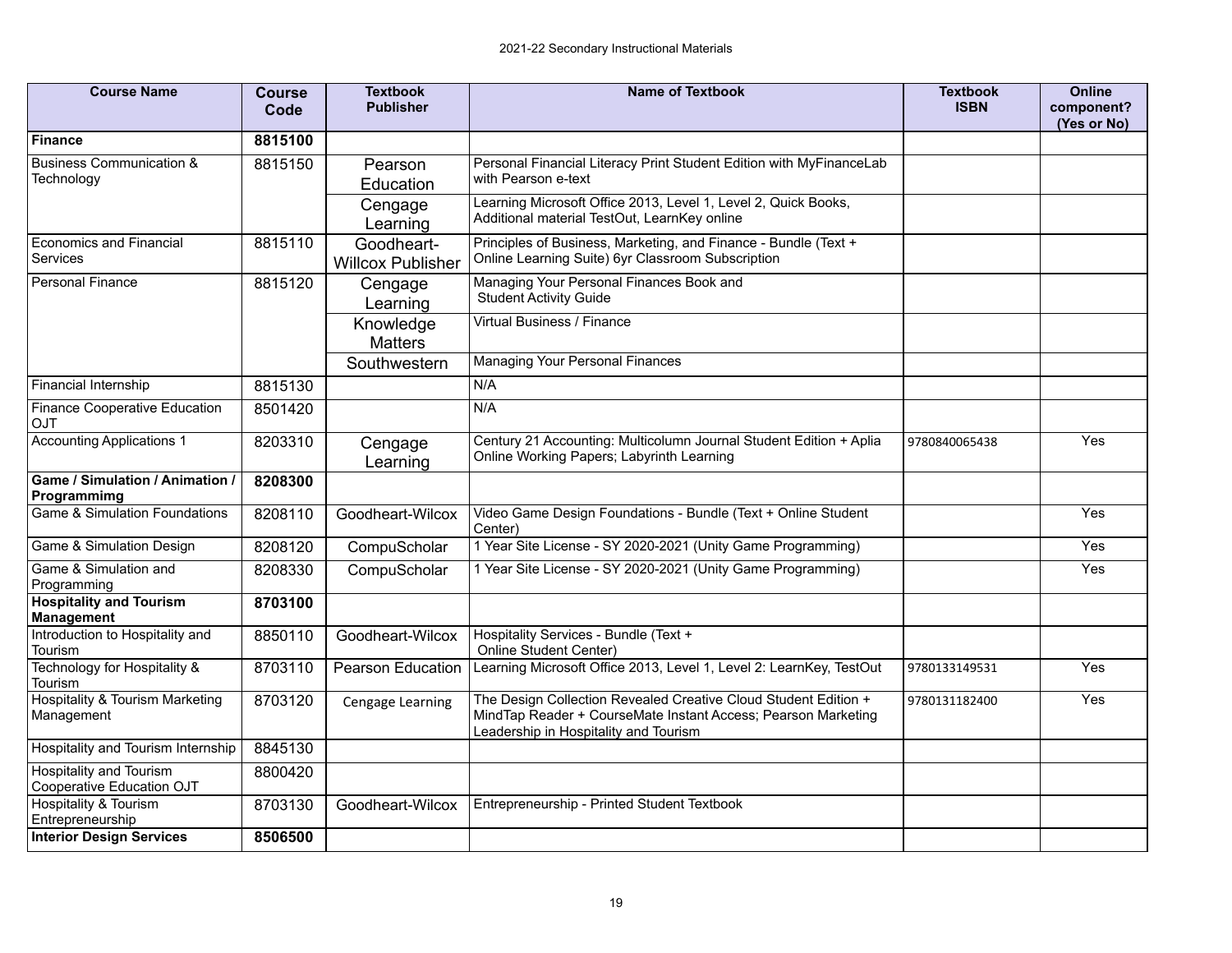| <b>Course Name</b>                                             | <b>Course</b><br>Code | <b>Textbook</b><br><b>Publisher</b>         | <b>Name of Textbook</b>                                                                                                                                                                         | <b>Textbook</b><br><b>ISBN</b> | <b>Online</b><br>component?<br>(Yes or No) |
|----------------------------------------------------------------|-----------------------|---------------------------------------------|-------------------------------------------------------------------------------------------------------------------------------------------------------------------------------------------------|--------------------------------|--------------------------------------------|
| Design Services Core                                           | 8506405               | Goodheart-Wilcox                            | Interior Design, 2017, Student Edition, Online Instructors Resource,<br>Exam View Assessments, Instructor Presentation for Power Point                                                          |                                | Yes                                        |
| Principles of Interior Design<br><b>Services</b>               | 8506540               | <b>Chief Architect</b>                      | <b>Chief Architect</b>                                                                                                                                                                          |                                | Yes                                        |
| <b>Interior Design Techniques</b>                              | 8506550               | Goodheart-Wilcox,<br><b>Chief Architect</b> | Residential Student Activity CD-Rom, Chief Architect                                                                                                                                            |                                |                                            |
| <b>Interior Design Specialist</b>                              | 8506560               |                                             | Housing & Interior Guide                                                                                                                                                                        |                                |                                            |
| <b>International Business</b>                                  | 8216100               |                                             |                                                                                                                                                                                                 |                                |                                            |
| Digital Information Technology                                 | 8207310               | <b>Pearson Education</b>                    | Learning Microsoft Office 2013, Level 1, Level 2, Quick Books,<br>Additional material TestOut, LearnKey online                                                                                  | 9780133149531                  | Yes                                        |
| <b>Accounting Applications 1</b>                               | 8203310               | Cengage Learning                            | Century 21 Accounting: Multicolumn Journal Student Edition + Aplia<br>Online Working Papers; Labyrinth Learning online 1-yr license                                                             | 9780840065438                  | Yes                                        |
| <b>International Business Systems</b>                          | 8216110               |                                             |                                                                                                                                                                                                 |                                |                                            |
| International Finance and Law                                  | 8216120               |                                             |                                                                                                                                                                                                 |                                |                                            |
| <b>Business Internship</b>                                     | 8216130               |                                             |                                                                                                                                                                                                 |                                |                                            |
| <b>Machining Technology</b>                                    | 9202100               |                                             |                                                                                                                                                                                                 |                                |                                            |
| Machining Technology 1                                         | 9202110               |                                             |                                                                                                                                                                                                 |                                |                                            |
| Machining Technology 2                                         | 9202120               |                                             |                                                                                                                                                                                                 |                                |                                            |
| Machining Technology 3                                         | 9202130               |                                             |                                                                                                                                                                                                 |                                |                                            |
| <b>Maritime Technology</b>                                     | 8404100               | <b>Master Mariner</b>                       |                                                                                                                                                                                                 |                                |                                            |
| Maritime 1                                                     | 8404110               |                                             | Maritime Navigation David Owden Bell, Master Mariner 2015                                                                                                                                       |                                |                                            |
| Maritime 2                                                     | 8404120               |                                             |                                                                                                                                                                                                 |                                |                                            |
| Maritime 3                                                     | 8404130               |                                             |                                                                                                                                                                                                 |                                |                                            |
| Marketing, Management and<br><b>Entrepreneurial Principles</b> | 9200500               |                                             |                                                                                                                                                                                                 |                                |                                            |
| <b>Marketing Essentials</b>                                    | 8827110               | Goodheart-Wilcox                            | Marketing Dynamics - Printed Student Textbook                                                                                                                                                   |                                |                                            |
| <b>Marketing Applications</b>                                  | 8827120               | Goodheart-Wilcox                            | Principles of Business, Marketing, and Finance - Bundle (Text +<br>Online Learning Suite) 6yr Classroom Subscription                                                                            |                                |                                            |
| <b>Marketing Management</b>                                    | 8827130               | Goodheart-Wilcox                            | Entrepreneurship - Printed Student Textbook; CIW license 1-yr                                                                                                                                   |                                |                                            |
| <b>Medical Administrative</b><br><b>Specialist</b>             | 8212300               |                                             |                                                                                                                                                                                                 |                                |                                            |
| Digital Information Technology                                 | 8207310               | Pearson Education                           | Learning Microsoft Office 2013, Level 1, Level 2, Quick Books,<br>Additional material TestOut, LearnKey online                                                                                  | 9780133149531                  | Yes                                        |
| Medical Office Technology 1                                    | 8212201               | AHA                                         | American Heart Assoc. BLS for HealthCare Providers, Gettting<br>Started in the Computerized Medical Office Fundamendals and<br>Practice by, Cindy Correa. Heart Saver CPR AED (2016 guidelines) |                                |                                            |
|                                                                |                       | Cengage                                     | Administrative Medical Assisting, 8th Ediction                                                                                                                                                  |                                |                                            |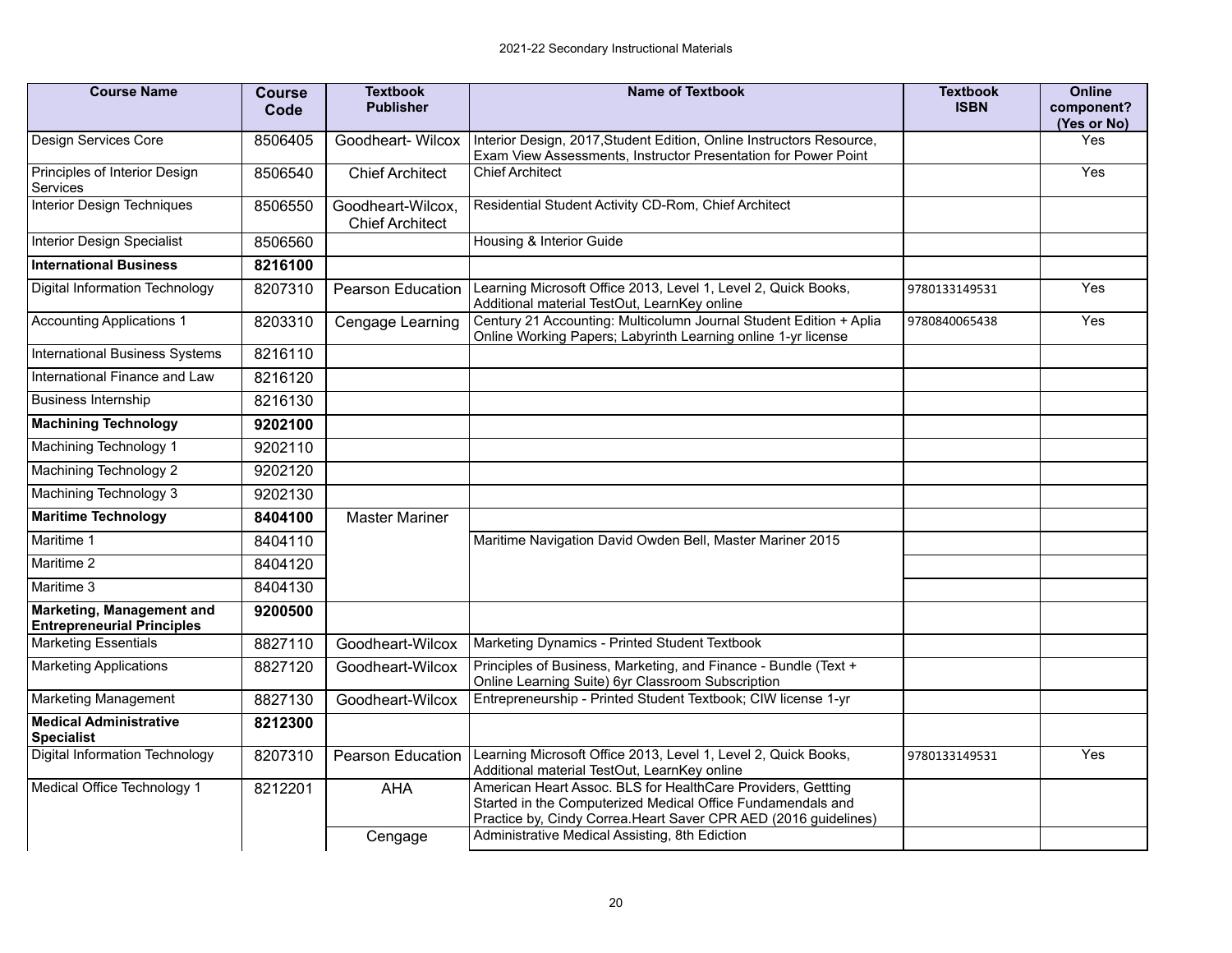| <b>Course Name</b>                                        | <b>Course</b><br>Code | <b>Textbook</b><br><b>Publisher</b> | <b>Name of Textbook</b>                                                                                                    | <b>Textbook</b><br><b>ISBN</b> | <b>Online</b><br>component?<br>(Yes or No) |
|-----------------------------------------------------------|-----------------------|-------------------------------------|----------------------------------------------------------------------------------------------------------------------------|--------------------------------|--------------------------------------------|
|                                                           |                       |                                     | Getting Started in the Computerized Medical Office                                                                         |                                |                                            |
|                                                           |                       |                                     | <b>Delmars Skills Procedures</b>                                                                                           |                                |                                            |
|                                                           |                       |                                     | <b>HIPPA For Medical Personnel</b>                                                                                         |                                |                                            |
| Medical Office Technology 2                               | 8212202               | American Heart<br>Association       | American Heart Assoc. BLS for HealthCare Providers Heart Saver<br>CPR AED (2020),                                          |                                |                                            |
|                                                           |                       | Cengage Learning                    | Administrative Medical Assisting, 8th Ediction                                                                             |                                |                                            |
| <b>Nursing Assistant</b>                                  | 8417210               |                                     |                                                                                                                            |                                |                                            |
| Health Science Anatomy &<br>Physiology                    | 8417100               | Cengage                             | <b>Body Structures and Functions</b>                                                                                       |                                |                                            |
| <b>Health Science Foundations</b>                         | 8417110               | Pearson                             | Health Science Fundamentals: Exploring Career Pathways                                                                     |                                |                                            |
| Introduction to Health Care                               | <b>HSCC 000</b>       | Cengage Learning                    | Introduction to Health Care 4th Edition, Mitchell/Haroun (Skills, 2017)                                                    |                                |                                            |
| <b>Advanced Medical Terminology</b>                       | <b>HSC 1532</b>       | <b>Wolters Kluwer</b>               | Stedman's Medical Terminology                                                                                              |                                |                                            |
| <b>Basic Healthcare Worker</b>                            | <b>HSC 0003</b>       | American Heart                      | Heartsaver First Aid Student Manual BLS for Health Care Providers                                                          |                                |                                            |
| <b>Articulated Nursing Assistant</b>                      | <b>HCP 0621</b>       | Association and                     | Manual (2020). Mosby's Nursing Assistants, 9th Edition; 4YourCNA<br>4th Edition; The Home Health Aide Handbook 4th Edition |                                |                                            |
| Advanced Home Health Aide                                 | <b>HCP 0332</b>       | <b>Elsevier Health</b><br>Science;  |                                                                                                                            |                                |                                            |
| <b>Patient Care Assistant</b>                             | <b>HCP 0020</b>       | 4YourCNA;                           |                                                                                                                            |                                |                                            |
| <b>Outboard Marine Service</b><br><b>Technology</b>       | 9504200               |                                     |                                                                                                                            |                                |                                            |
| <b>Outboard Marine Service 1</b>                          | 9504210               |                                     |                                                                                                                            |                                |                                            |
| <b>Outboard Marine Service 2</b>                          | 9504220               |                                     |                                                                                                                            |                                |                                            |
| <b>Outboard Marine Service 3</b>                          | 9504230               |                                     |                                                                                                                            |                                |                                            |
| <b>Outboard Marine Service 4</b>                          | 9504240               |                                     |                                                                                                                            |                                |                                            |
| Advanced Marine Technology 1                              | 9504250               |                                     |                                                                                                                            |                                |                                            |
| <b>Advanced Marine Technology 2</b>                       | 9504260               |                                     |                                                                                                                            |                                |                                            |
| <b>Outboard Marine Service</b><br>Capstone                | 9504270               |                                     |                                                                                                                            |                                |                                            |
| <b>Principles of Teaching</b>                             | 8909000               |                                     |                                                                                                                            |                                |                                            |
| Introduction to the Teaching<br>Profession                | 8909010               | Goodheart-Wilcox                    | Teacher is Printing Student Textbooks                                                                                      |                                |                                            |
| Human Growth and Development                              | 8909020               | Goodheart-Wilcox                    | Teaching - Printed Student Textbook, 2nd Edition                                                                           |                                |                                            |
| Foundations of Curriculum and<br>Instruction              | 8909030               | Cenegage                            | Those Who Can, Teach - Student Edition + MindTap Reader +<br>MindTap Course                                                |                                |                                            |
|                                                           | 8909040               |                                     |                                                                                                                            |                                |                                            |
| Principles of Teaching Internship<br><b>Public Safety</b> | 9101000               |                                     |                                                                                                                            |                                |                                            |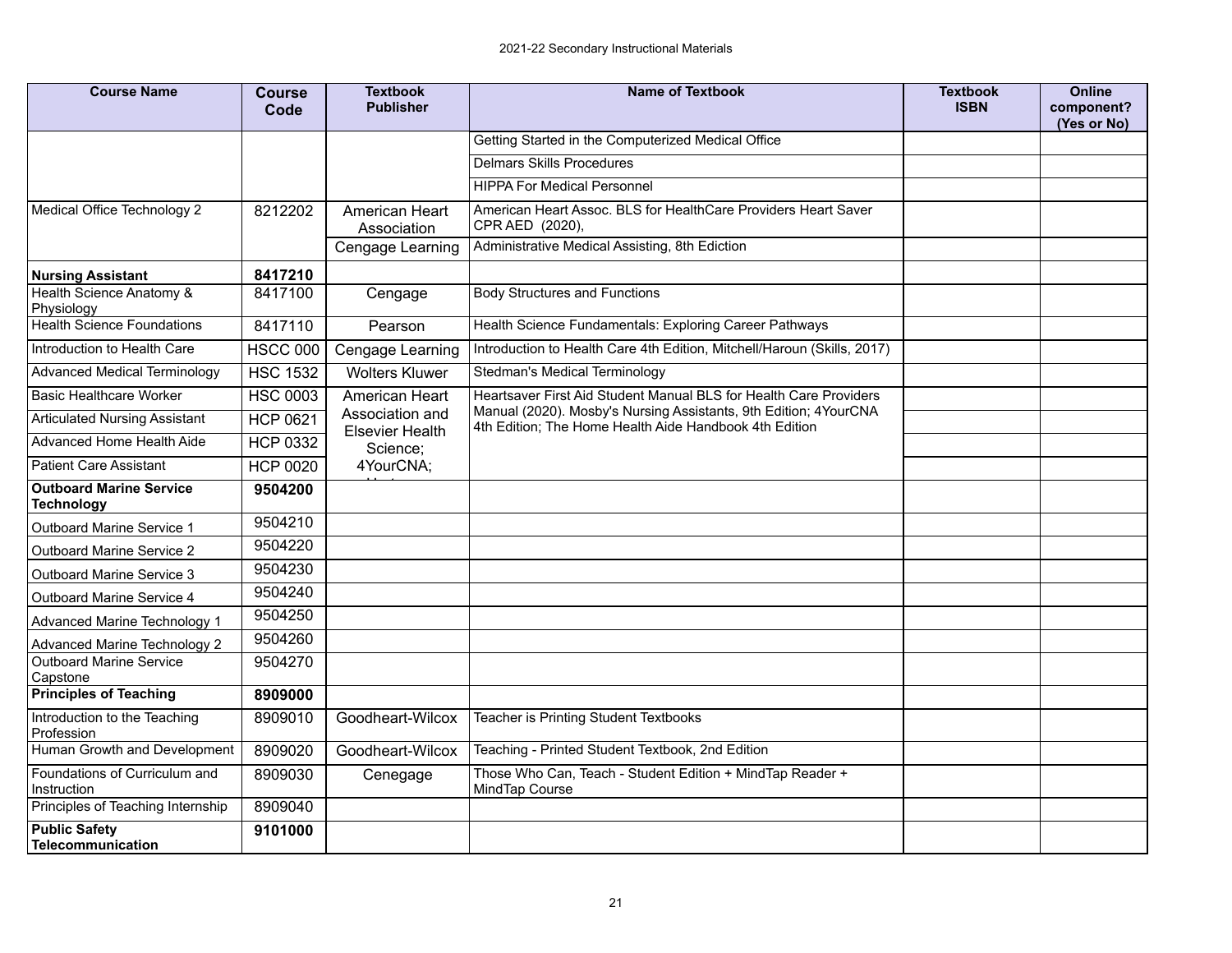| <b>Course Name</b>                                  | <b>Course</b><br>Code | <b>Textbook</b><br><b>Publisher</b> | <b>Name of Textbook</b>                                                                                                                   | <b>Textbook</b><br><b>ISBN</b> | <b>Online</b><br>component?<br>(Yes or No) |
|-----------------------------------------------------|-----------------------|-------------------------------------|-------------------------------------------------------------------------------------------------------------------------------------------|--------------------------------|--------------------------------------------|
| Dispatcher: Police, Fire,<br>Ambulance              | 9101100               | <b>FLDOH</b>                        | Florida 911 Public Safety Telecommunicator Study Guide 4th Edition                                                                        |                                |                                            |
| <b>Technical Design</b>                             | 8401000               |                                     |                                                                                                                                           |                                |                                            |
| <b>Technical Design 1</b>                           | 8401010               |                                     |                                                                                                                                           |                                |                                            |
| <b>Technical Design 2</b>                           | 8401020               |                                     |                                                                                                                                           |                                |                                            |
| <b>Technical Design 3</b>                           | 8401030               |                                     |                                                                                                                                           |                                |                                            |
| <b>Television Production</b><br><b>Technology</b>   | 8201500               |                                     |                                                                                                                                           |                                |                                            |
| <b>Television Production Technology</b>             | 82051510              | Goodheart-Willcox<br>Publisher      | Television Production & Broadcast Journalism, 2012. Online Instructor<br>Resources, 6yr Individual Subscription, Printed Student Textbook |                                |                                            |
| <b>Television Production Technology</b>             | 8201520               |                                     |                                                                                                                                           |                                |                                            |
| <b>Television Production Technology</b><br>3        | 8201530               |                                     |                                                                                                                                           |                                |                                            |
| <b>Television Production Technology</b>             | 8201540               | Adobe                               | Adobe Premiere Pro Classroom in a Book, 2017                                                                                              |                                |                                            |
| <b>Television Production Technology</b>             | 8201550               |                                     | <b>OR</b>                                                                                                                                 |                                |                                            |
| Television Production 6                             | 8201560               |                                     | Learn Adobe Premiere Pro CC for video Communication: Adobe<br>Certified Assoc. Exam Prep 2016                                             |                                |                                            |
| <b>Web Application Development</b><br>& Programming | 9007500               |                                     |                                                                                                                                           |                                |                                            |
| Digital Information Technology                      | 8207310               | <b>Pearson Education</b>            | Learning Microsoft Office 2013, Level 1, Level 2, Quick Books,<br>Additional material TestOut, LearnKey online                            | 9780133149531                  | Yes                                        |
| Foundations of Programming                          | 9007210               | CompuScholar                        | 1 Year Site License - SY 2020-2021 (Python Programming & Java<br>Programming)                                                             |                                | $\overline{Y}$ es                          |
| Web Programming                                     | 9007510               | CompuScholar                        | 1 Year Site License - SY 2020-2021 (Python Programming & Java<br>Programming)                                                             |                                | Yes                                        |
| JavaScript Programming                              | 9007520               | CompuScholar                        | 1 Year Site License - SY 2020-2021 (Python Programming & Java<br>Programming)                                                             |                                | Yes                                        |
| <b>Web Development</b>                              | 9001100               |                                     |                                                                                                                                           |                                |                                            |
| Digital Information Technology                      | 8207310               | <b>Pearson Education</b>            | Learning Microsoft Office 2013, Level 1, Level 2, Quick Books,<br>Additional material TestOut, LearnKey online                            | 9780133149531                  | Yes                                        |
| Foundations of Web Design                           | 9001110               |                                     |                                                                                                                                           |                                |                                            |
| User Interface Design                               | 9001120               |                                     |                                                                                                                                           |                                |                                            |
| <b>Interactivity Essentials</b>                     | 9001160               |                                     |                                                                                                                                           |                                |                                            |
| <b>Welding Technology</b><br><b>Fundamentals</b>    | 9204400               | Goodheart-Willcox                   | Welding Fundamentals 1 yr BLDG License.- On-Line Suite                                                                                    | 978-1-64925-267-8              | Yes                                        |
| <b>Welding Technology</b>                           | 9204410               |                                     |                                                                                                                                           |                                |                                            |